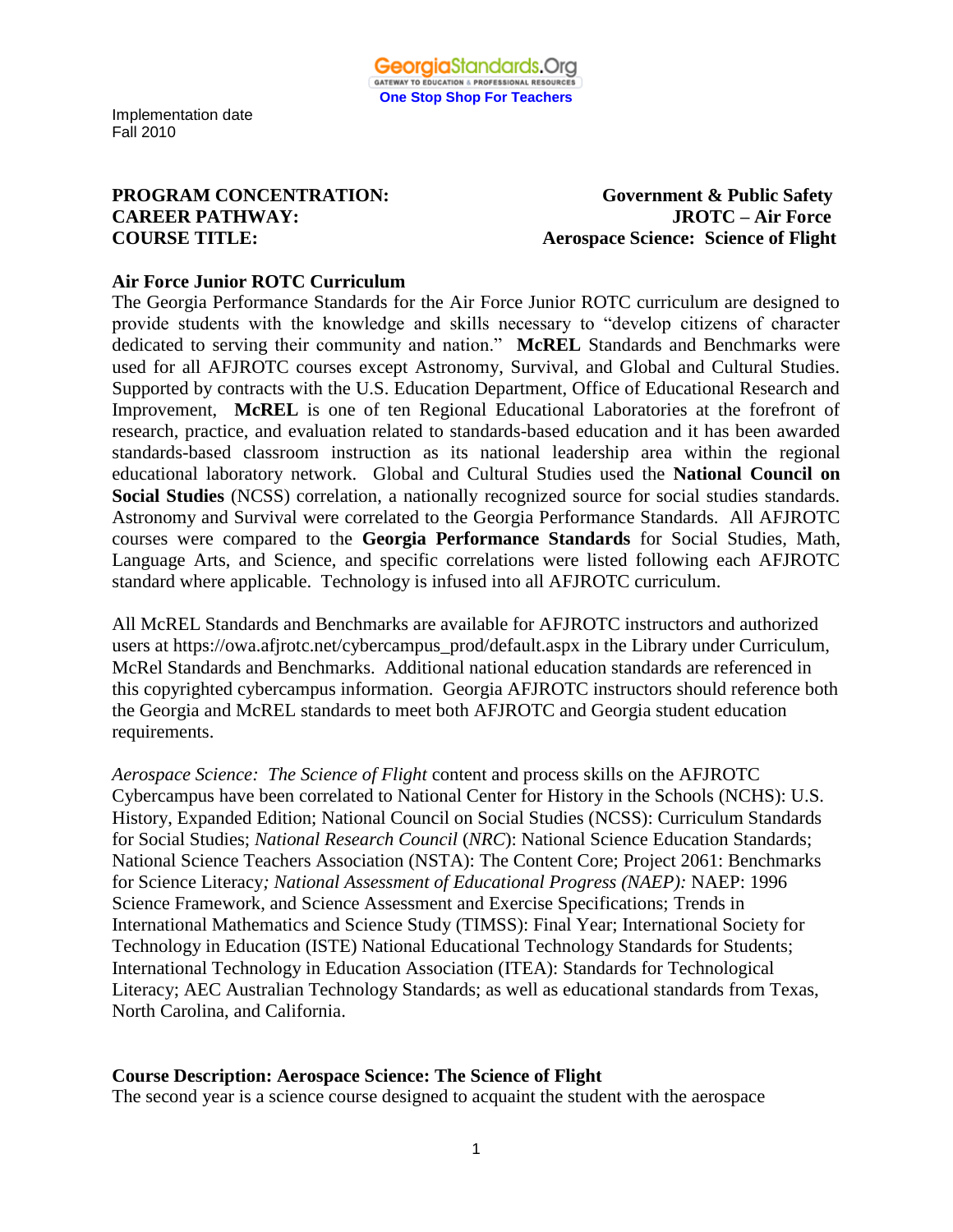

environment, the human requirements of flight, principles of aircraft flight, and principles of navigation. The course begins with a discussion of the atmosphere and weather. After developing an understanding of the environment, how that environment affects flight is introduced. Discussions include the forces of lift, drag, thrust, and weight. Students also learn basic navigation including map reading, course plotting, and the effects of wind. The portion on the Human Requirements of Flight is a survey course on human physiology. Discussed here are the human circulatory system, the effects of acceleration and deceleration, and protective equipment. Basic concepts of aircraft flight, high school math, physics, and science are brought to life as students study *The Science of Flight*.

### **PS-AFSF-1. Students will demonstrate understanding of basic facts and general principles of the atmosphere.**

- a. Define a list of terms related to the atmosphere.
- b. Describe the roles of water and particulate matter.
- c. Identify the primary causes of atmospheric motion.

### *Academic Standard(s):*

*SM1. Students will relate the formation, structure and composition of Earth's atmosphere to the processes that cause weather.*

*SES5 Students will investigate the interaction of insolation and Earth systems to produce weather and climate.*

*SES6 Students will explain how life on Earth responds to and shapes Earth systems.*

### **PS-AFSF-2. Students will demonstrate knowledge of basic facts about the weather elements.**

- a. Identify types of clouds.
- b. Identify types of air masses and fronts.
- c. Describe terrain factors that affect weather.
- d. Describe types of turbulence.
- e. Identify normal weather patterns.

### *Academic Standard(s):*

*SM2. Students will investigate energy transfer to types of clouds formed, precipitation, and air masses.*

*SES5 Students will investigate the interaction of insolation and Earth systems to produce weather and climate.*

*SES6 Students will explain how life on Earth responds to and shapes Earth systems.*

*SEV2 Students will demonstrate an understanding that the Earth is one interconnected system.*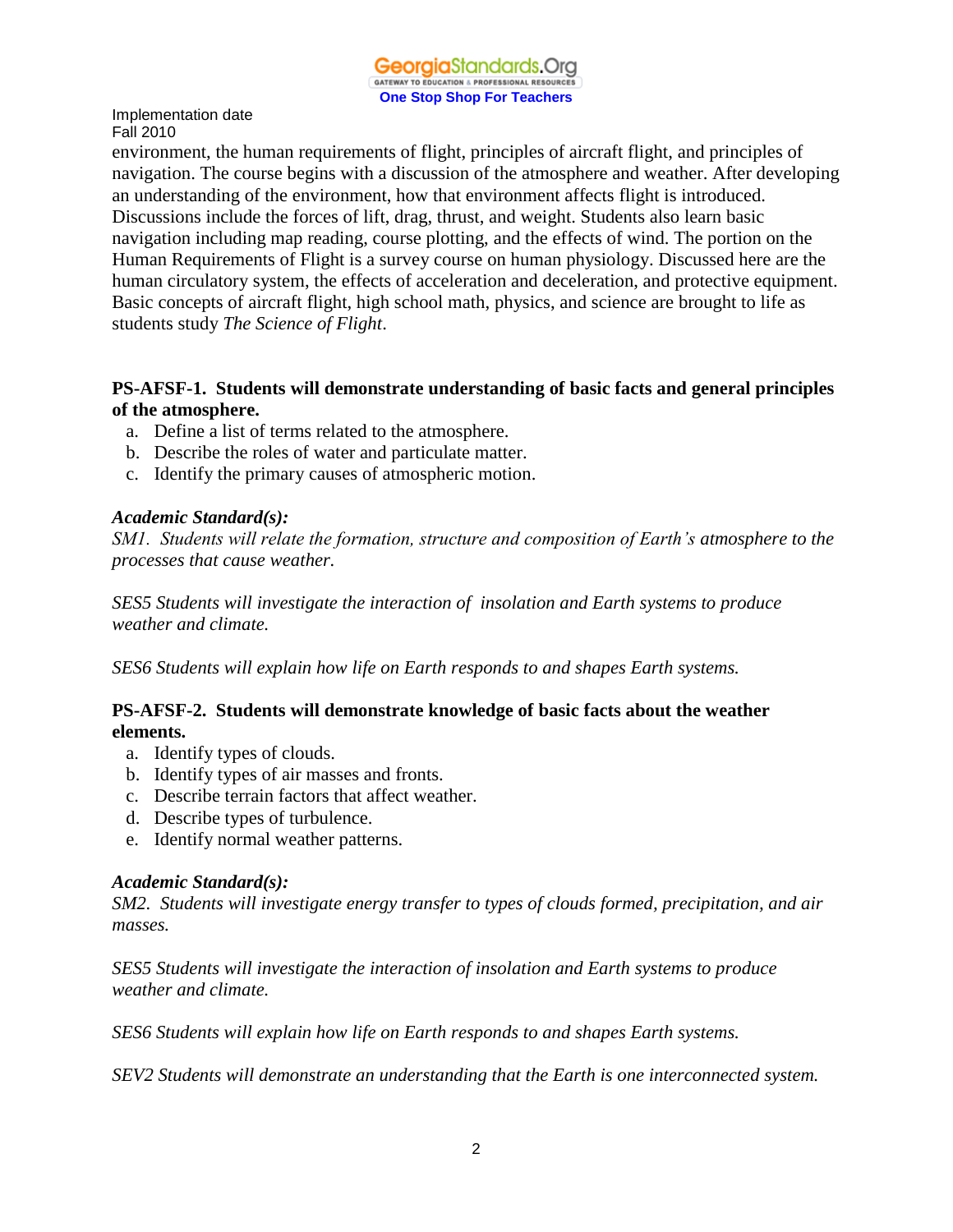### **PS-AFSF-3. Students will demonstrate knowledge of instruments and communications used in weather forecasting.**

- a. Describe the instruments used for predicting weather forecasts.
- b. State the role of weather satellites in predicting weather.
- c. Describe the communication methods used to provide weather information.

### *Academic Standard(s):*

*SM3. Students will explore the science of weather forecasting.*

*SES. Students will explore the actions of water, wind, ice, and gravity that create landforms and systems of landforms (landscapes).*

*SES5. Students will investigate the interaction of insolation and Earth systems to produce weather and climate.*

### **PS-AFSF-3. Students will demonstrate an understanding of the difference between regular weather and aviation weather.**

- a. Explain the weather hazards associated with aviation.
- b. List the types of severe weather that affect aviation.
- c. Describe arctic and tropic weather characteristics.

### *Academic Standard(s):*

*SES3 Students will explore the actions of water, wind, ice, and gravity that create landforms and systems of landforms (landscapes).*

*SES5 Students will investigate the interaction of insolation and Earth systems to produce weather and climate.*

*SM4. Students will analyze the relationship of weather and society.*

### **PS-AFSF-4. Students will demonstrate knowledge of the physiology of flight.**

- a. State the layers of the atmosphere and the composition of each.
- b. Describe the physiological divisions of the flight environment.
- c. Define the physical laws op gases according to Boyle's Law, Dalton's Law, and Henry's Law.
- d. Describe the processes for respiration and circulation.
- e. State the effects of reduced pressure at altitude.
- f. Define spatial disorientation and motion sickness.
- g. Describe individual stresses imposed upon a pilot during flight.

### *Academic Standard(s):*

*SES1 Students will investigate the composition and formation of Earth systems, including the Earth's relationship to the solar system.*

*SES6 Students will explain how life on Earth responds to and shapes Earth systems.*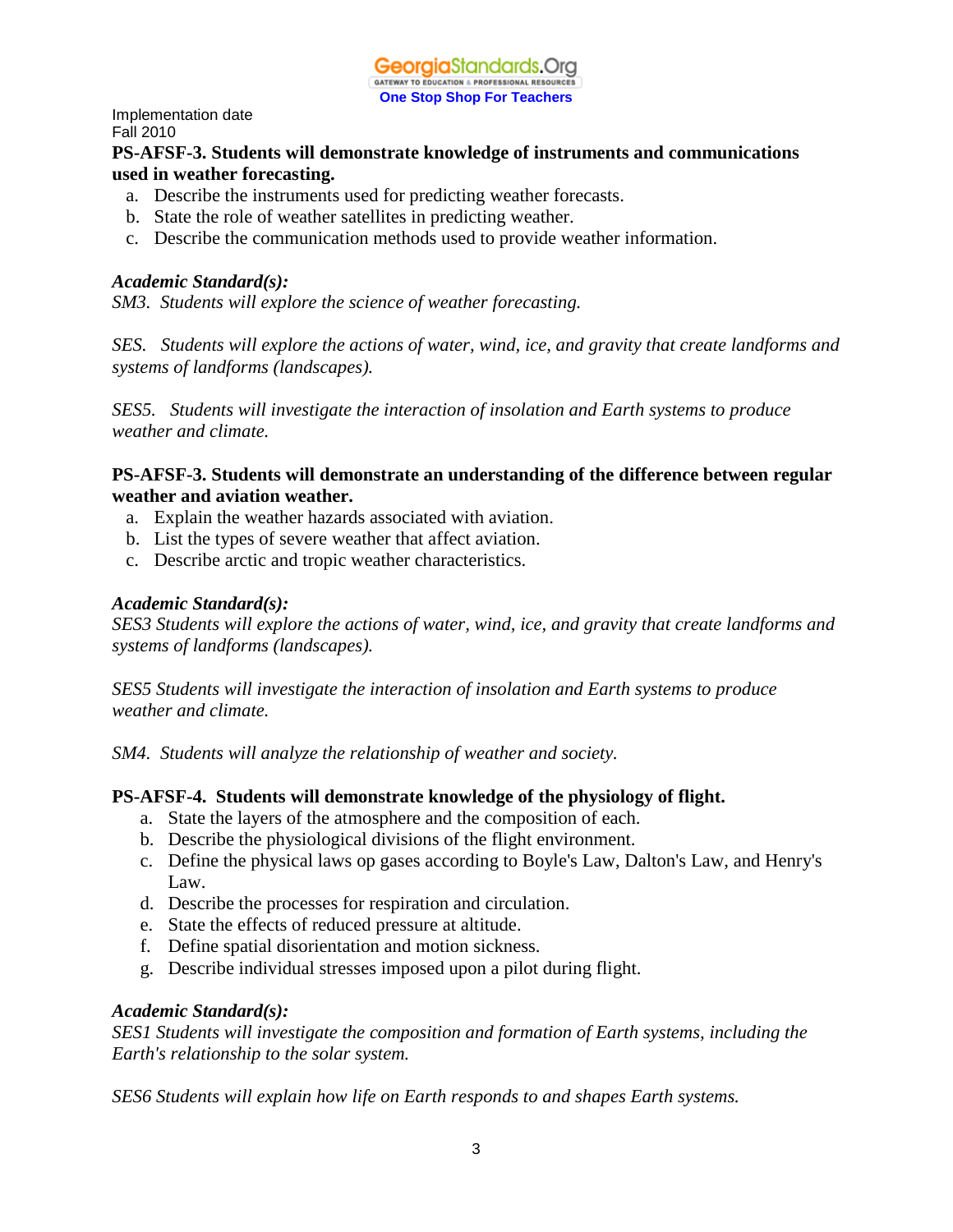*SP4 Students will analyze the properties and applications of waves.*

*SP3 Students will evaluate the forms and transformations of energy.*

### **PS-AFSF-5. Students will demonstrate an understanding of the history of aerospace medicine and human engineering.**

- a. Describe the early balloon flights.
- b. Describe the role of a flight surgeon in taking care of a flyer's medical needs.
- c. List examples of machines being adapted to man's needs for flight productivity.
- d. Describe the evolving of research within the fringes of space regarding space exploration.

### *Academic Standard(s):*

*SP6 The student will describe the corrections to Newtonian physics given by quantum mechanics and relativity when matter is very small, moving fast compared to the speed of light, or very large.*

*SP4 Students will analyze the properties and applications of waves.*

### **PS-AFSF-6. Students will demonstrate understanding of the protective equipment used for actual and simulated flight.**

- a. Describe the protective equipment used by pilots and astronauts.
- b. State the purpose and function of flight simulators.

### *Academic Standard(s):*

*SP6. The student will describe the corrections to Newtonian physics given by quantum mechanics and relativity when matter is very small, moving fast compared to the speed of light, or very large.*

*SP3. Students will evaluate the forms and transformations of energy.*

### **PS-AFSF-7. Students will distinguish between the principles of basic aeronautics.**

- a. Describe the theory of flight.
- b. Describe airfoils and flight.
- c. Describe the effects of relative wind.
- d. Describe the effects of angle of attack.
- e. Identify the four forces of flight.

### *Academic Standard(s):*

*SP6. The student will describe the corrections to Newtonian physics given by quantum mechanics and relativity when matter is very small, moving fast compared to the speed of light, or very large.*

*MA1G3. Students will discover, prove, and apply properties of triangles, quadrilaterals, and other polygons.*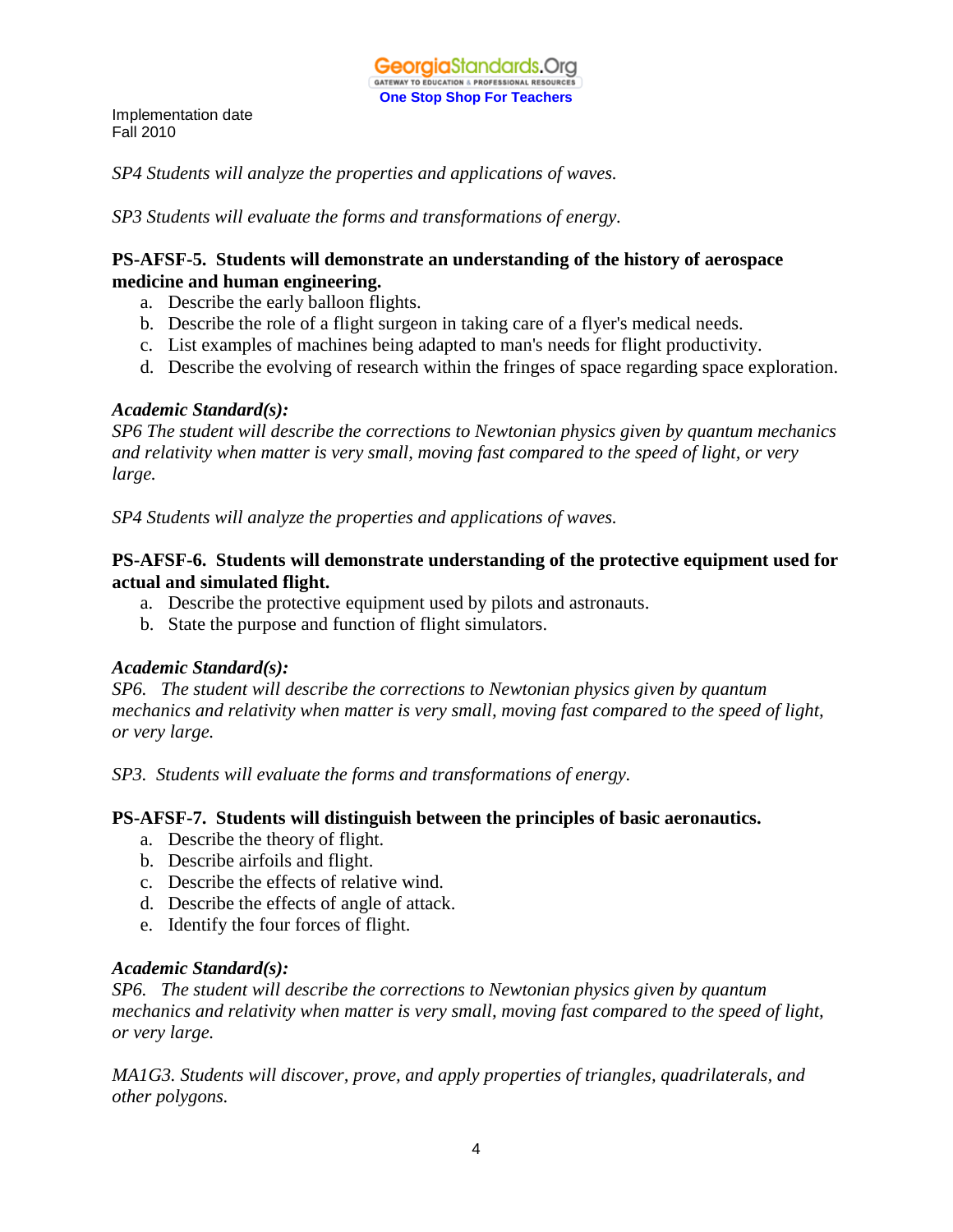*SP4. Students will analyze the properties and applications of waves.*

*SP3. Students will evaluate the forms and transformations of energy.*

### **PS-AFSF-8. Students will demonstrate understanding of aircraft motion and how it is controlled.**

- a. Identify the axes of rotation.
- b. Identify the effects of flaps on flight.
- c. Identify the effect of slats on flight.
- d. Identify the effects of spoilers on flight.
- e. Identify the effects of drag on flight.
- f. Describe the elements of controlled flight.

### *Academic Standard(s):*

*MA1A1. Students will explore and interpret the characteristics of functions, using graphs, tables, and simple algebraic techniques.*

*MA2A3. Students will analyze graphs of polynomial functions of higher degree.*

*MM1A3. Students will solve simple equations.*

*SP6 The student will describe the corrections to Newtonian physics given by quantum mechanics and relativity when matter is very small, moving fast compared to the speed of light, or very large.*

*SP3. Students will evaluate the forms and transformations of energy.*

*SP4. Students will analyze the properties and applications of waves.*

### **PS-AFSF-9. Students will demonstrate knowledge of basic engine principles.**

- a. Define a list of terms related to basic engine principles.
- b. Define *Boyle's Law* and *Charles and Gay-Luccas's Law*.
- c. Describe how engines evolved from the earliest version to present day.
- d. Describe the mechanical, cooling, and ignition system of the reciprocating engines.
- e. Describe the role of reversers and suppressors used in jet aircraft.
- f. Given real causes of pollution, state the method to eliminate the stated cause.

### *Academic Standard(s):*

*SEV4 Students will understand and describe availability, allocation and conservation of energy and other resources.*

*SC2. Students will relate how the Law of Conservation of Matter is used to determine chemical composition in compounds and chemical reactions.*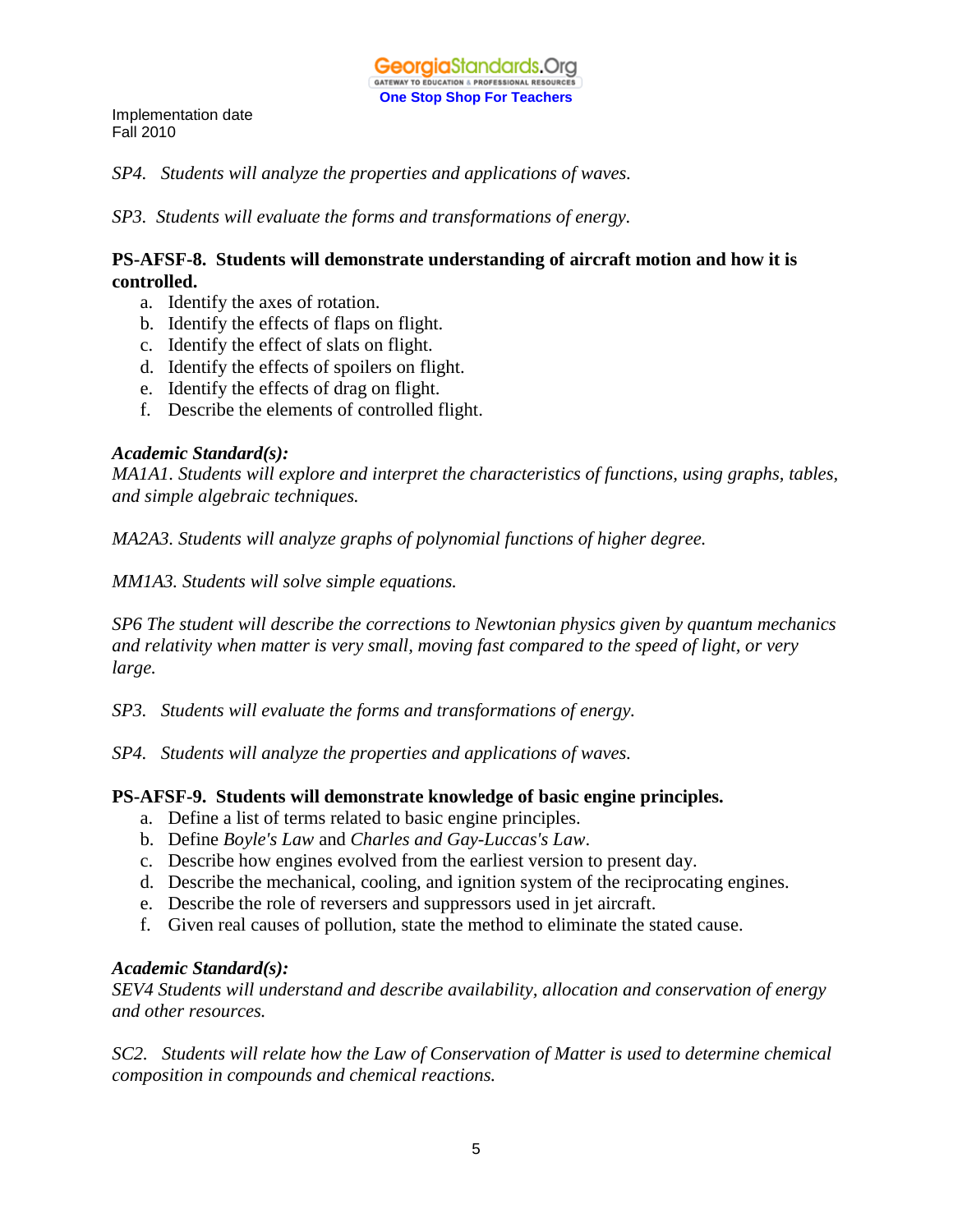

*SP6. The student will describe the corrections to Newtonian physics given by quantum mechanics and relativity when matter is very small, moving fast compared to the speed of light, or very large.*

*MA1D1. Students will determine the number of outcomes related to a given event.*

*SCSh7. Students will analyze how scientific knowledge is developed.* 

*SP3. Students will evaluate the forms and transformations of energy.*

*SP4. Students will analyze the properties and applications of waves.*

### **PS-AFSF-10. Students will demonstrate knowledge of the basic facts and general operating principle of rocket engines.**

- a. Outline the history of rocket engines.
- b. Describe how rocket engines operate.
- c. List the types of rocket engines.
- d. Describe advanced propulsion systems.

### *Academic Standard(s):*

*SC2. Students will relate how the Law of Conservation of Matter is used to determine chemical composition in compounds and chemical reactions.*

*SP6. The student will describe the corrections to Newtonian physics given by quantum mechanics and relativity when matter is very small, moving fast compared to the speed of light, or very large.*

*SCSh7. Students will analyze how scientific knowledge is developed.* 

*SP3. Students will evaluate the forms and transformations of energy.*

### **PS-AFSF-11. Students will demonstrate knowledge of the types of civilian and military aerospace vehicles.**

- a. Identify the types of civilian aircraft.
- b. Identify the types of military aircraft.
- c. Identify the types of rockets and missiles.

### *Academic Standard(s):*

*SC2. Students will relate how the Law of Conservation of Matter is used to determine chemical composition in compounds and chemical reactions.*

*SP6. The student will describe the corrections to Newtonian physics given by quantum mechanics and relativity when matter is very small, moving fast compared to the speed of light, or very large.*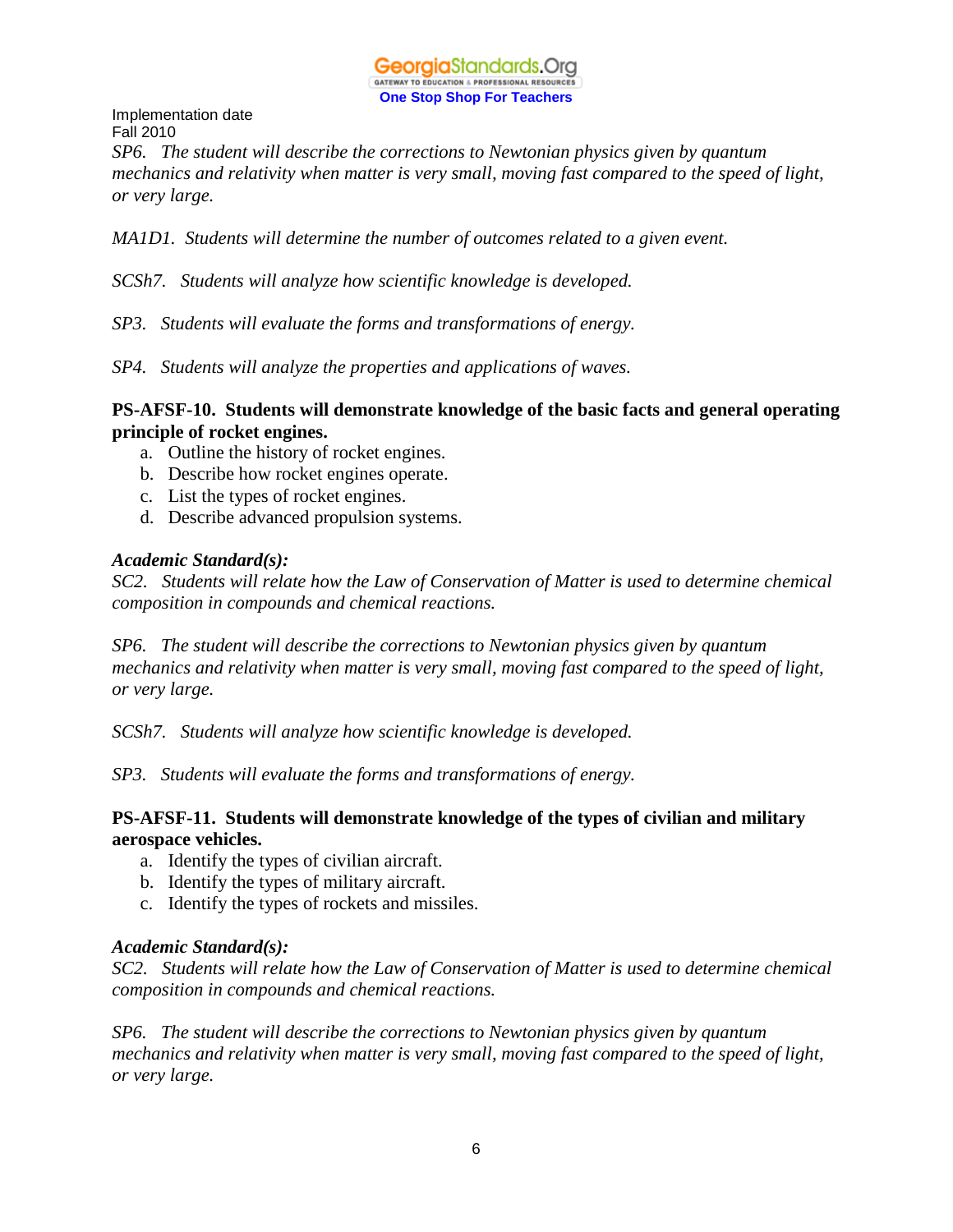

Implementation date Fall 2010 *SCSh7. Students will analyze how scientific knowledge is developed.* 

*SP3. Students will evaluate the forms and transformations of energy.*

### **PS-AFSF-12. Students will use navigational aids.**

- a. State the elements of a map.
- b. Describe how to use air navigation charts.
- c. State the importance of flight planning.
- d. State how to perform a preflight plan.
- e. List the elements of flight.
- f. State the procedures to perform when lost.

### *Academic Standard(s):*

*SCSh3. Students will identify and investigate problems scientifically.* 

*SCSh4. Students use tools and instruments for observing, measuring, and manipulating scientific equipment and materials.* 

*SCSh5. Students will demonstrate the computation and estimation skills necessary for analyzing data and developing reasonable scientific explanations* 

*SCSh7. Students analyze how scientific knowledge is developed.* 

*SCSh8. Students will understand important features of the process of scientific inquiry.* 

*SES5. Students will investigate the interaction of insolation and Earth systems to produce weather and climate.* 

### **PS-AFSF-13. Students will demonstrate understanding of the four elements of navigation.**

- a. State how the Earth's size and shape affect navigation.
- b. State how to determine position.
- c. State how to determine direction.
- d. State how to determine distance.
- e. State how to determine time.

### *Academic Standard(s):*

*SP3 Students will evaluate the forms and transformations of energy.*

*SCSh3. Students will identify and investigate problems scientifically.* 

*SCSh4. Students use tools and instruments for observing, measuring, and manipulating scientific equipment and materials.* 

*SCSh5. Students will demonstrate the computation and estimation skills necessary for analyzing data and developing reasonable scientific explanations*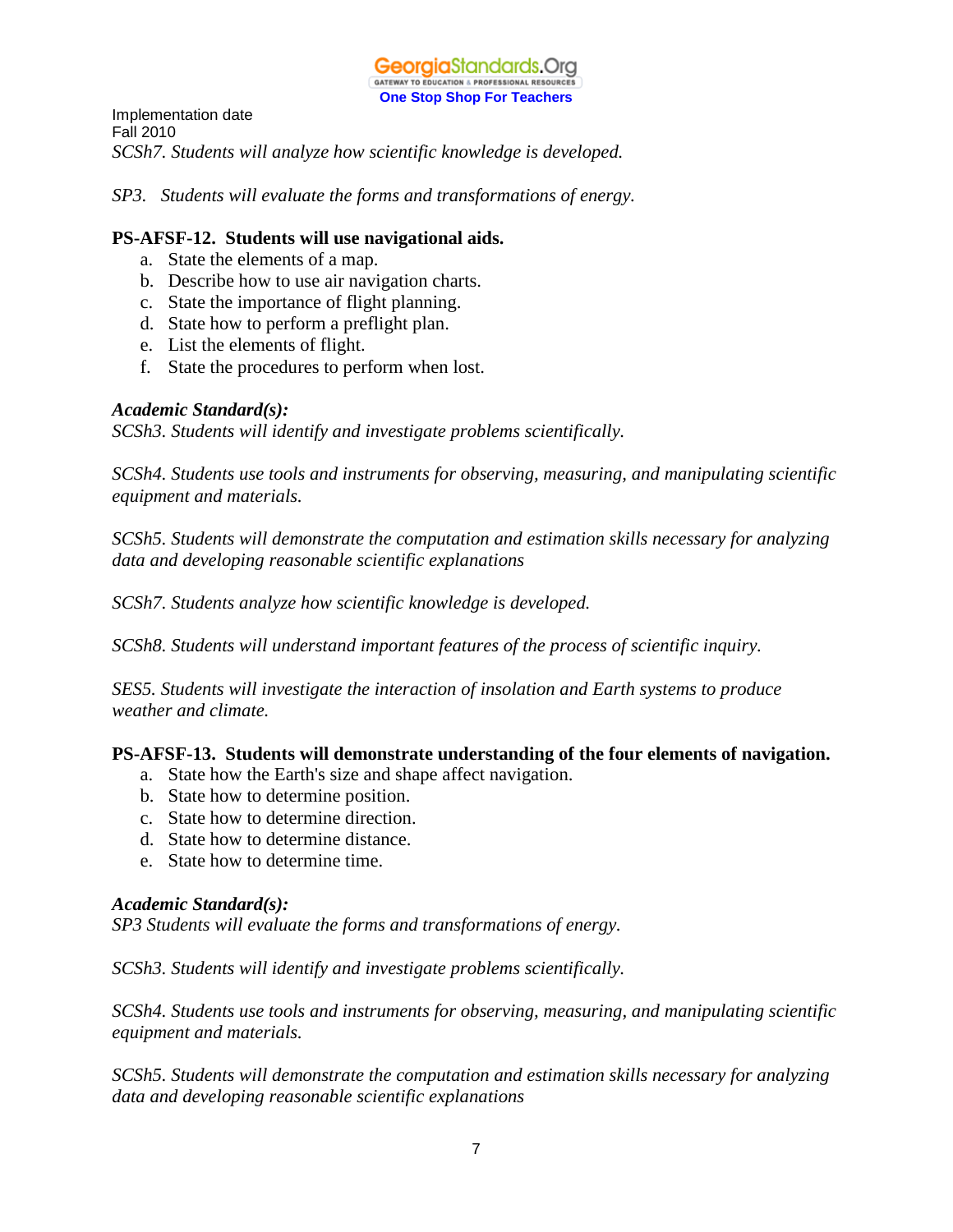*SCSh7. Students analyze how scientific knowledge is developed.* 

*SCSh8. Students will understand important features of the process of scientific inquiry.* 

*SES6. Students will explain how life on Earth responds to and shapes Earth systems.* 

*SES5. Students will investigate the interaction of insolation and Earth systems to produce weather and climate.* 

### **PS-AFSF-14. Students will chart projections are used in navigation.**

- a. Identify the problems associated with projections.
- b. State the projection classifications.
- c. Describe the chart projection characteristics.

### *Academic Standard(s):*

*SCSh3. Students will identify and investigate problems scientifically.* 

*SCSh4. Students use tools and instruments for observing, measuring, and manipulating scientific equipment and materials.* 

*SCSh5. Students will demonstrate the computation and estimation skills necessary for analyzing data and developing reasonable scientific explanations.* 

*SCSh7. Students analyze how scientific knowledge is developed.* 

*SCSh8. Students will understand important features of the process of scientific inquiry.* 

*SES6. Students will explain how life on Earth responds to and shapes Earth systems.* 

*SES5. Students will investigate the interaction of insulation and Earth systems to produce weather and climate.* 

### **PS-AFSF-15. Students will explain the types and functions of navigation instruments.**

- a. Describe the functions of the clock.
- b. Describe the functions of airspeed indicators.
- c. Describe the functions of the altimeter.
- d. Describe the types of altitude.
- e. Describe the functions of a compass.
- f. Describe the functions of turn-and-slip indicators.
- g. Describe the functions of attitude indicators.

### *Academic Standard(s):*

*SCSh3. Students will identify and investigate problems scientifically.*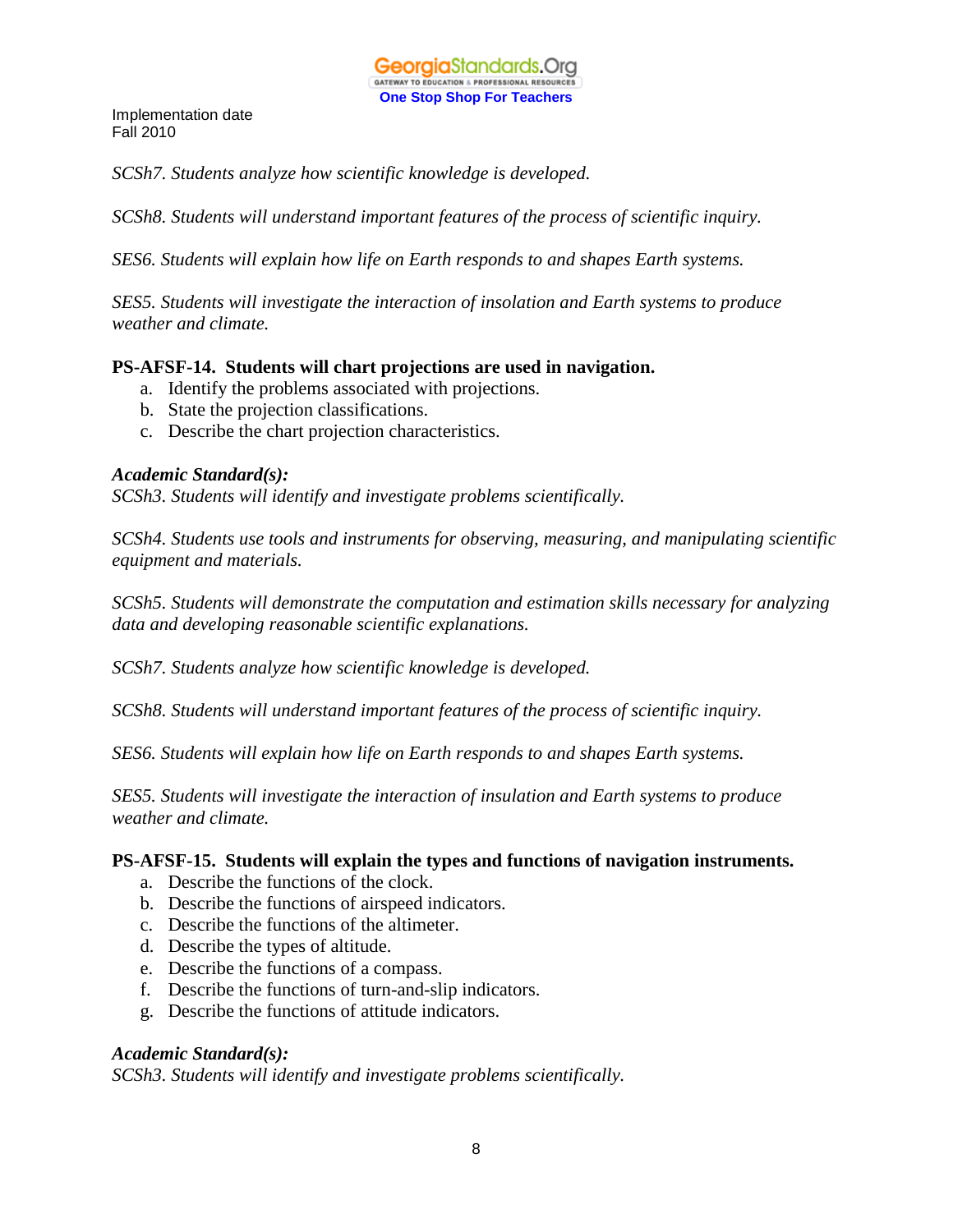

Implementation date Fall 2010 *SCSh4. Students use tools and instruments for observing, measuring, and manipulating scientific equipment and materials.* 

*SCSh5. Students will demonstrate the computation and estimation skills necessary for analyzing data and developing reasonable scientific explanations.* 

*SCSh7. Students analyze how scientific knowledge is developed.* 

*SCSh8. Students will understand important features of the process of scientific inquiry.* 

### **PS-AFSF-16. Students will use dead reckoning techniques.**

- a. List basic facts and general principles of dead reckoning.
- b. Describe the wind triangle and its applications.

### *Academic Standard(s):*

*SCSh3. Students will identify and investigate problems scientifically.* 

*SCSh4. Students use tools and instruments for observing, measuring, and manipulating scientific equipment and materials.* 

*SCSh5. Students will demonstrate the computation and estimation skills necessary for analyzing data and developing reasonable scientific explanations.* 

SCSh7. Students analyze how scientific knowledge is developed.

### **PS-AFSF-17. Students will demonstrate understanding of the types of navigational Aids.**

- a. Describe the uses of the ADF, VOR, TACAN VORTAC, and ILS.
- b. Describe the uses of Celestial navigation.
- c. Describe the uses of radar, LORAN, and Doppler.
- d. Describe the uses of the Inertial Navigation System.
- e. Describe the uses of the plotter.
- f. Describe the uses of the dead reckoning computer.

### *Academic Standard(s)*

*SCSh3. Students will identify and investigate problems scientifically.* 

*SCSh4. Students use tools and instruments for observing, measuring, and manipulating scientific equipment and materials.* 

*SCSh5. Students will demonstrate the computation and estimation skills necessary for analyzing data and developing reasonable scientific explanations.* 

*SCSh7. Students analyze how scientific knowledge is developed.* 

# **Co-Requisite – Characteristics of Science**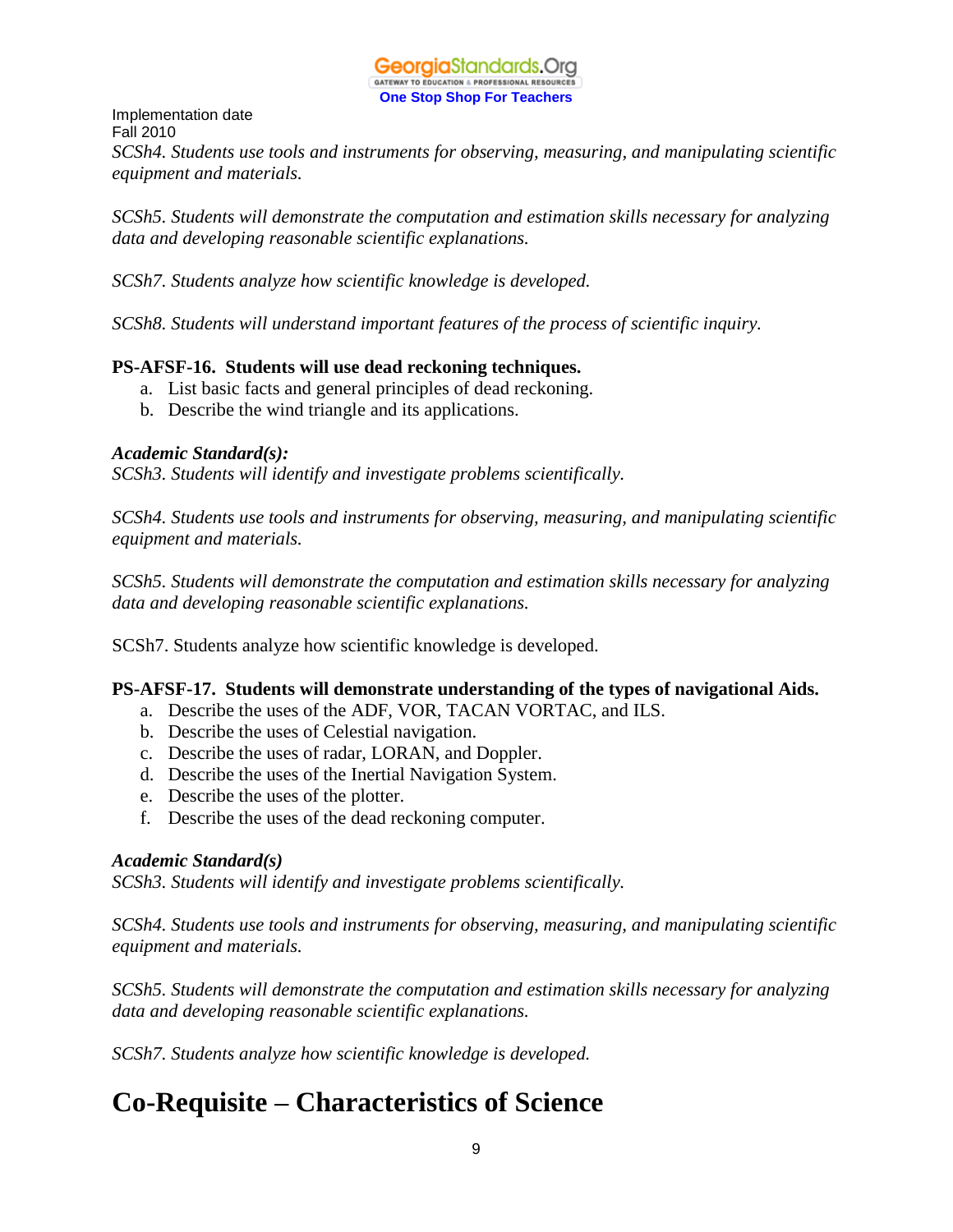Implementation date Fall 2010 **Habits of Mind** 

### **SCSh1. Students will evaluate the importance of curiosity, honesty, openness, and skepticism in science.**

- a. Exhibit the above traits in their own scientific activities.
- b. Recognize that different explanations often can be given for the same evidence.
- c. Explain that further understanding of scientific problems relies on the design and execution of new experiments which may reinforce or weaken opposing explanations.

### **SCSh2. Students will use standard safety practices for all classroom laboratory and field investigations.**

- a. Follow correct procedures for use of scientific apparatus.
- b. Demonstrate appropriate technique in all laboratory situations.
- c. Follow correct protocol for identifying and reporting safety problems and violations.

### **SCSh3. Students will identify and investigate problems scientifically.**

- a. Suggest reasonable hypotheses for identified problems.
- b. Develop procedures for solving scientific problems.
- c. Collect, organize and record appropriate data.
- d. Graphically compare and analyze data points and/or summary statistics.
- e. Develop reasonable conclusions based on data collected.
- f. Evaluate whether conclusions are reasonable by reviewing the process and checking against other available information.

### **SCSh4. Students use tools and instruments for observing, measuring, and manipulating scientific equipment and materials.**

- a. Develop and use systematic procedures for recording and organizing information.
- b. Use technology to produce tables and graphs.
- c. Use technology to develop, test, and revise experimental or mathematical models.

### **SCSh5. Students will demonstrate the computation and estimation skills necessary for analyzing data and developing reasonable scientific explanations.**

- a. Trace the source on any large disparity between estimated and calculated answers to problems.
- b. Consider possible effects of measurement errors on calculations.
- c. Recognize the relationship between accuracy and precision.
- d. Express appropriate numbers of significant figures for calculated data, using scientific notation where appropriate.
- e. Solve scientific problems by substituting quantitative values, using dimensional analysis and/or simple algebraic formulas as appropriate.

### **SCSh6. Students will communicate scientific investigations and information clearly.**

- a. Write clear, coherent laboratory reports related to scientific investigations.
- b. Write clear, coherent accounts of current scientific issues, including possible alternative interpretations of the data.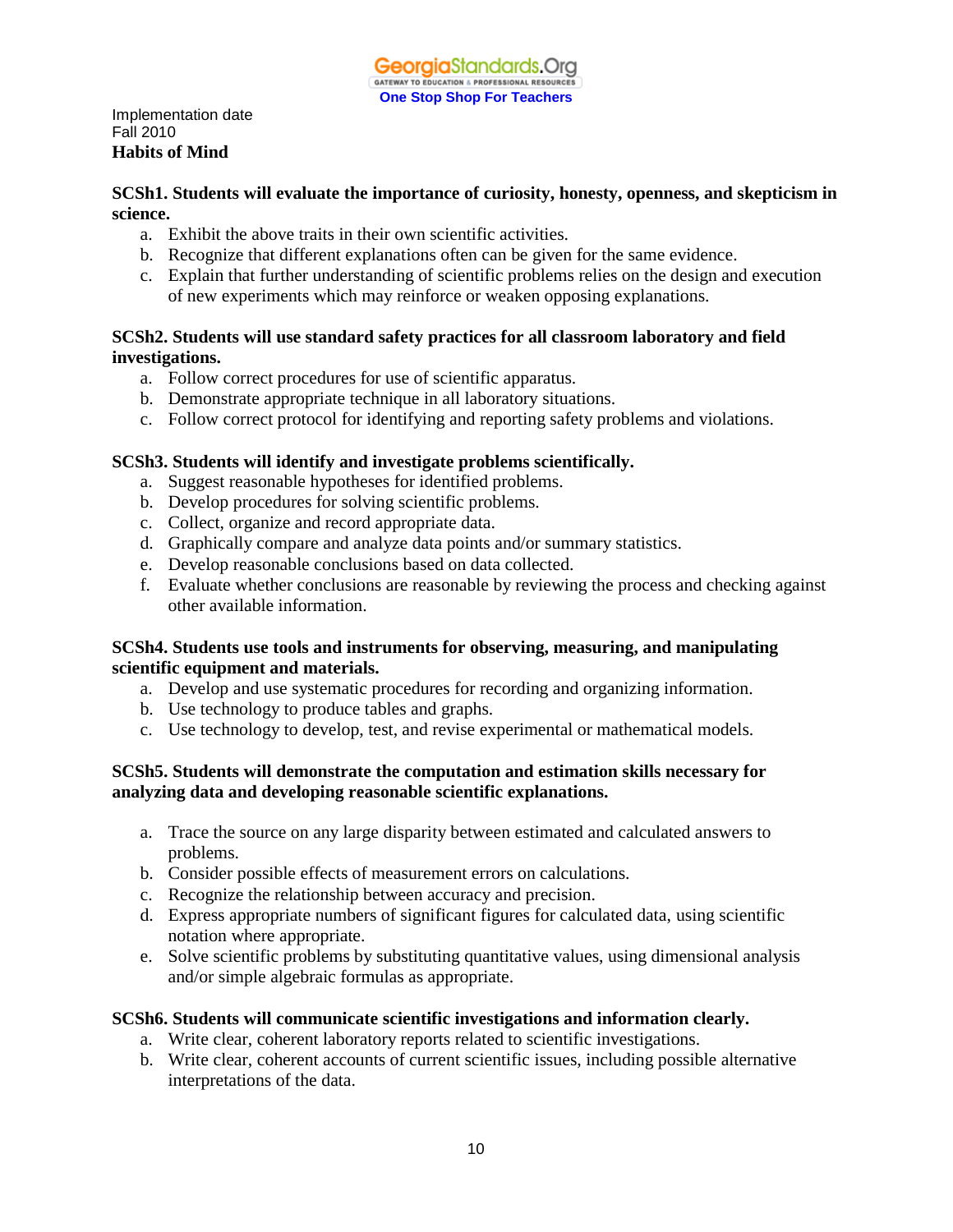Implementation date

Fall 2010

- c. Use data as evidence to support scientific arguments and claims in written or oral presentations.
- d. Participate in group discussions of scientific investigation and current scientific issues.

### **The Nature of Science**

### **SCSh7. Students analyze how scientific knowledge is developed.**

Students recognize that:

- a. The universe is a vast single system in which the basic principles are the same everywhere.
- b. Universal principles are discovered through observation and experimental verification.
- c. From time to time, major shifts occur in the scientific view of how the world works. More often, however, the changes that take place in the body of scientific knowledge are small modifications of prior knowledge. Major shifts in scientific views typically occur after the observation of a new phenomenon or an insightful interpretation of existing data by an individual or research group.
- d. Hypotheses often cause scientists to develop new experiments that produce additional data.
- e. Testing, revising, and occasionally rejecting new and old theories never ends.

### **SCSh8. Students will understand important features of the process of scientific inquiry.**

Students will apply the following to inquiry learning practices:

- a. Scientific investigators control the conditions of their experiments in order to produce valuable data.
- b. Scientific researchers are expected to critically assess the quality of data including possible sources of bias in their investigations' hypotheses, observations, data analyses, and interpretations.
- c. Scientists use practices such as peer review and publication to reinforce the integrity of scientific activity and reporting.
- d. The merit of a new theory is judged by how well scientific data are explained by the new theory.
- e. The ultimate goal of science is to develop an understanding of the natural universe which is free of biases.
- f. Science disciplines and traditions differ from one another in what is studied, techniques used, and outcomes sought.

### **Reading Across the Curriculum**

After the elementary years, students are seriously engaged in reading for learning. This process sweeps across all disciplinary domains, extending even to the area of personal learning. Students encounter a variety of informational as well as fictional texts, and they experience text in all genres and modes of discourse. In the study of various disciplines of learning (language arts, mathematics, science, social studies), students must learn through reading the communities of discourse of each of those disciplines. Each subject has its own specific vocabulary; and for students to excel in all subjects, they must learn the specific vocabulary of those subject areas in context. Beginning in the middle grades, students start to self-select reading materials based on personal interests established through classroom learning. Students become curious about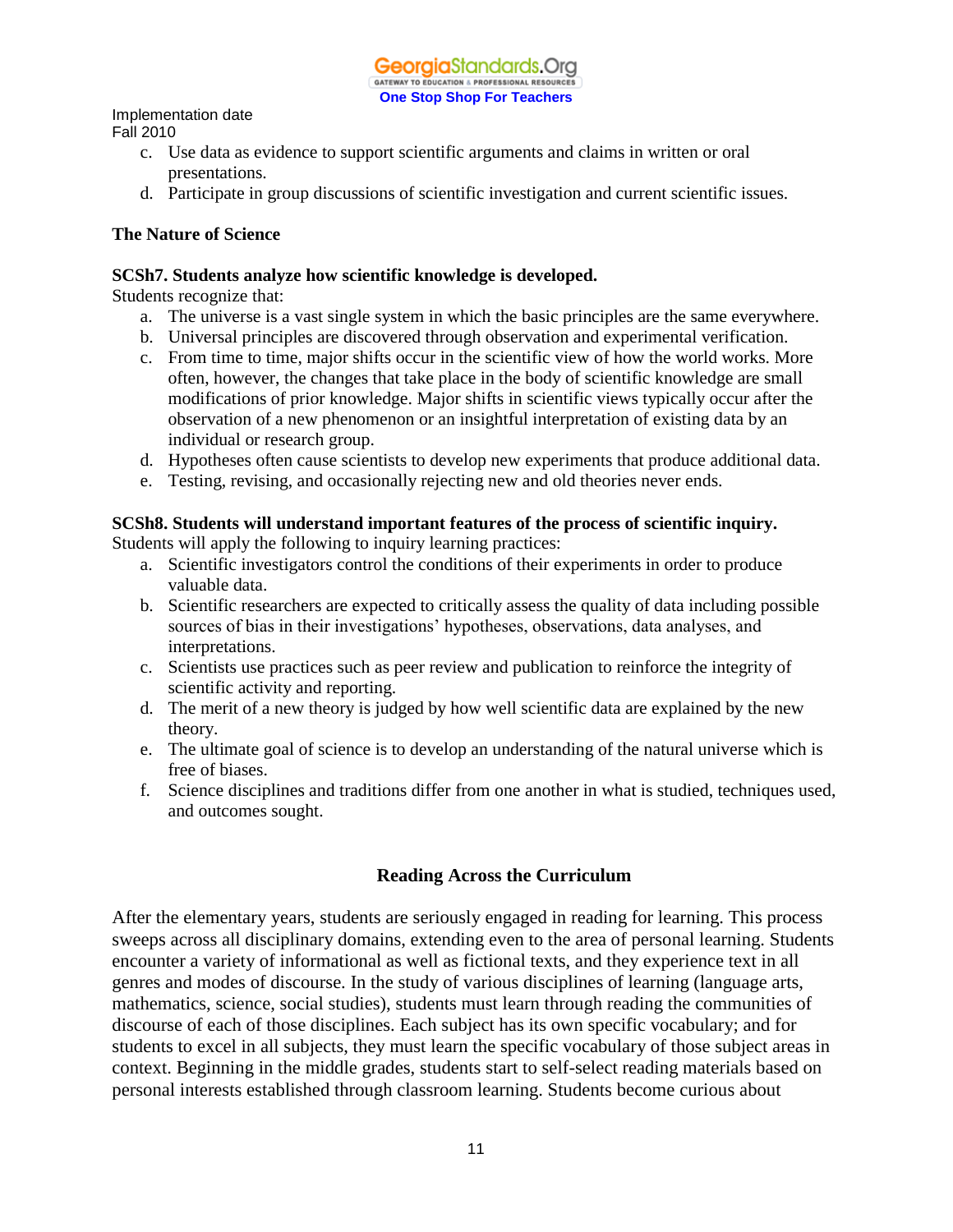science, mathematics, history, and literature as they form contexts for those subjects related to their personal and classroom experiences. As students explore academic areas through reading, they develop favorite subjects and become confident in their verbal discourse about those subjects.

Reading across curriculum content develops both academic and personal interests in students. As students read, they develop both content and contextual vocabulary. They also build good habits for reading, researching, and learning. The Reading Across the Curriculum standard focuses on the academic and personal skills students acquire as they read in all areas of learning.

Students will enhance reading in all curriculum areas by:

- a. Reading in all curriculum areas
	- Read a minimum of 25 grade-level appropriate books per year from a variety of subject disciplines and participate in discussions related to curricular learning in all areas.
	- Read both informational and fictional texts in a variety of genres and modes of discourse.
	- Read technical texts related to various subject areas.
- b. Discussing books
	- Discuss messages and themes from books in all subject areas.
	- Respond to a variety of texts in multiple modes of discourse.
	- Relate messages and themes from one subject area to messages and themes in another area.
	- Evaluate the merit of texts in every subject discipline.
	- Examine author's purpose in writing.
	- Recognize the features of disciplinary texts.
- c. Building vocabulary knowledge
	- Demonstrate an understanding of contextual vocabulary in various subjects.
	- Use content vocabulary in writing and speaking.
	- Explore understanding of new words found in subject area texts.
- d. Establishing context
	- Explore life experiences related to subject area content.
	- Discuss in both writing and speaking how certain words are subject area related.
	- Determine strategies for finding content and contextual meaning for unknown words.

### **CTAE Foundation Skills**

The Foundation Skills for Career, Technical and Agricultural Education (CTAE) are critical competencies that students pursuing any career pathway should exhibit to be successful. As core standards for all career pathways in all program concentrations, these skills link career, technical and agricultural education to the state's academic performance standards.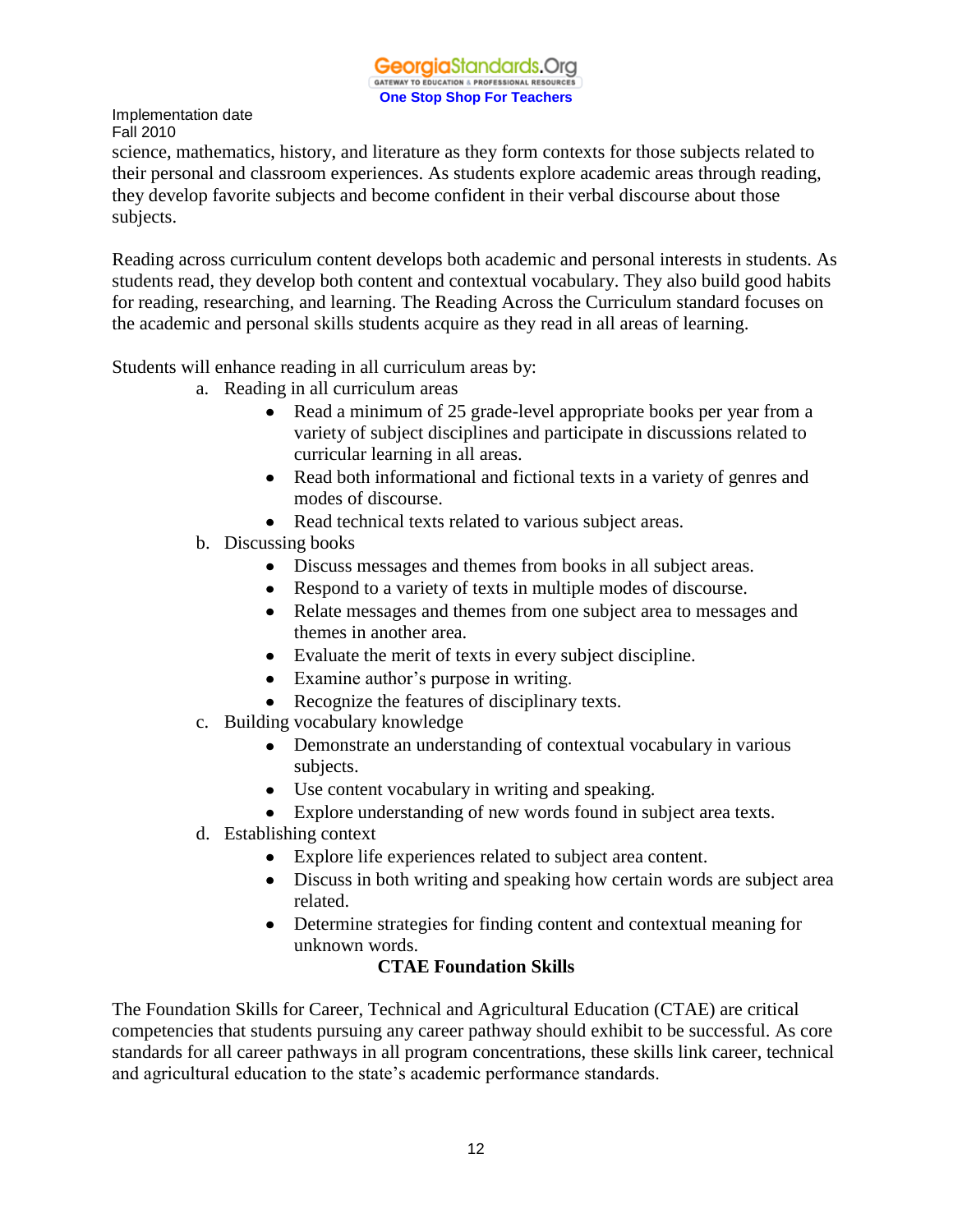

The CTAE Foundation Skills are aligned to the foundation of the U. S. Department of Education's 16 Career Clusters. Endorsed by the National Career Technical Education Foundation (NCTEF) and the National Association of State Directors of Career Technical Education Consortium (NASDCTEC), the foundation skills were developed from an analysis of all pathways in the sixteen occupational areas. These standards were identified and validated by a national advisory group of employers, secondary and postsecondary educators, labor Associations, and other stakeholders. The Knowledge and Skills provide learners a broad foundation for managing lifelong learning and career transitions in a rapidly changing economy.

**CTAE-FS-1 Technical Skills:** Learners achieve technical content skills necessary to pursue the full range of careers for all pathways in the program concentration.

**CTAE-FS-2 Academic Foundations:** Learners achieve state academic standards at or above grade level.

**CTAE-FS-3 Communications:** Learners use various communication skills in expressing and interpreting information.

**CTAE-FS-4 Problem Solving and Critical Thinking:** Learners define and solve problems, and use problem-solving and improvement methods and tools.

**CTAE-FS-5 Information Technology Applications:** Learners use multiple information technology devices to access, organize, process, transmit, and communicate information.

**CTAE-FS-6 Systems:** Learners understand a variety of organizational structures and functions.

**CTAE-FS-7 Safety, Health and Environment:** Learners employ safety, health and environmental management systems in corporations and comprehend their importance to organizational performance and regulatory compliance.

**CTAE-FS-8 Leadership and Teamwork:** Learners apply leadership and teamwork skills in collaborating with others to accomplish organizational goals and objectives.

**CTAE-FS-9 Ethics and Legal Responsibilities:** Learners commit to work ethics, behavior, and legal responsibilities in the workplace.

**CTAE-FS-10 Career Development:** Learners plan and manage academic-career plans and employment relations.

**CTAE-FS-11 Entrepreneurship:** Learners demonstrate understanding of concepts, processes, and behaviors associated with successful entrepreneurial performance.

> **Social Studies Skills Matrices** MAP AND GLOBE SKILLS GOAL: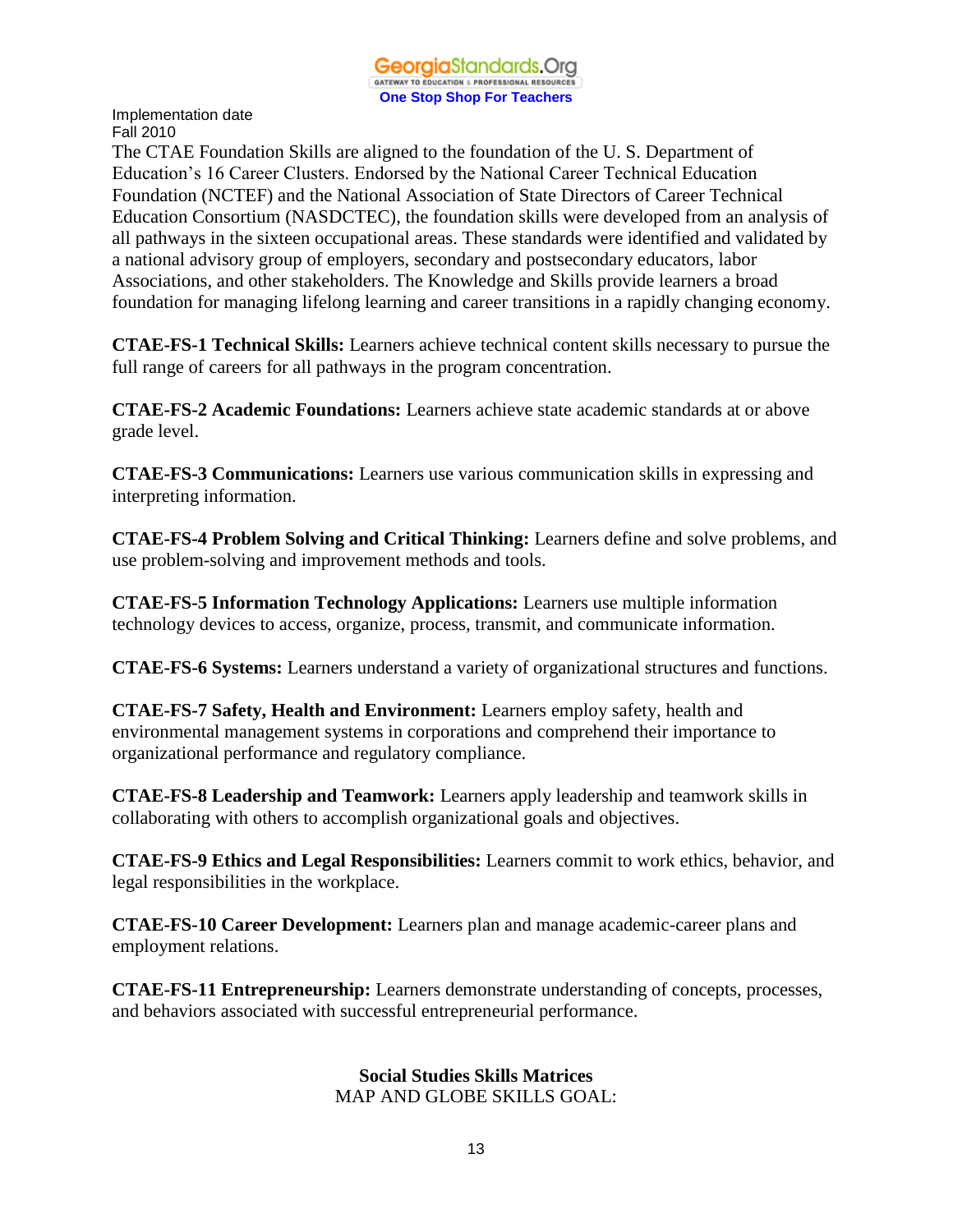The student will use maps to retrieve social studies information. I: indicates when a skill is introduced in the standards and elements as part of the content D: indicates grade levels where the teacher must develop that skill using the appropriate content M: indicates grade level by which student should achieve mastery, the ability to use the skill in all situations A: indicates grade levels where students will continue to apply and improve mastered skills.

|                                                         | K |   | 2            | 3            | 4              | 5              | 6              |                | 8              | $9-$           |
|---------------------------------------------------------|---|---|--------------|--------------|----------------|----------------|----------------|----------------|----------------|----------------|
| Map and Globe Skills                                    |   |   |              |              |                |                |                |                |                | 12             |
| 1. Use cardinal directions                              | I | M | $\mathbf{A}$ | A            | A              | $\mathbf{A}$   | $\overline{A}$ | $\overline{A}$ | A              | A              |
| 2. Use intermediate directions                          |   |   | M            | $\mathbf{A}$ | A              | $\overline{A}$ | $\mathbf{A}$   | A              | A              | $\overline{A}$ |
| 3. Use a letter/number grid system to determine         |   |   | I            | M            | $\overline{A}$ | $\mathbf{A}$   | $\overline{A}$ | $\overline{A}$ | $\mathbf{A}$   | $\overline{A}$ |
| location                                                |   |   |              |              |                |                |                |                |                |                |
| 4. Compare and contrast the categories of natural,      |   |   | I            | M            | $\mathsf{A}$   | A              | $\mathsf{A}$   | A              | $\mathsf{A}$   | A              |
| cultural, and political features found on maps          |   |   |              |              |                |                |                |                |                |                |
| 5. Use inch to inch map scale to determine distance     |   |   | I            | M            | $\mathbf{A}$   | $\mathbf{A}$   | $\mathbf{A}$   | A              | A              | A              |
| on maps                                                 |   |   |              |              |                |                |                |                |                |                |
| 6. Use map key/legend to acquire information from       |   |   | I            | D            | M              | $\mathbf{A}$   | $\mathbf{A}$   | $\overline{A}$ | A              | A              |
| historical, physical, political, resource, product, and |   |   |              |              |                |                |                |                |                |                |
| economic maps                                           |   |   |              |              |                |                |                |                |                |                |
| 7. Use map to explain impact of geography on            |   |   | I            | D            | M              | $\mathsf{A}$   | $\overline{A}$ | $\mathsf{A}$   | $\overline{A}$ | $\overline{A}$ |
| historical and political events                         |   |   |              |              |                |                |                |                |                |                |
| 8. Draw conclusions and make generalizations            |   |   |              | I            | M              | A              | A              | A              | $\mathsf{A}$   | A              |
| based on maps                                           |   |   |              |              |                |                |                |                |                |                |
| 9. Use latitude and longitude to determine location     |   |   |              | I            | D              | D              | D              | M              | A              | A              |
| 10. Use graphic scales to determine distances on        |   |   |              |              | I              | M              | $\overline{A}$ | $\mathbf{A}$   | A              | A              |
| maps                                                    |   |   |              |              |                |                |                |                |                |                |
| 11, Compare maps of the same place at different         |   |   |              |              | $\mathbf I$    | M              | $\mathsf{A}$   | $\overline{A}$ | $\overline{A}$ | $\overline{A}$ |
| points in time and from different perspectives to       |   |   |              |              |                |                |                |                |                |                |
| determine changes, identify trends, and generalize      |   |   |              |              |                |                |                |                |                |                |
| about human activities                                  |   |   |              |              |                |                |                |                |                |                |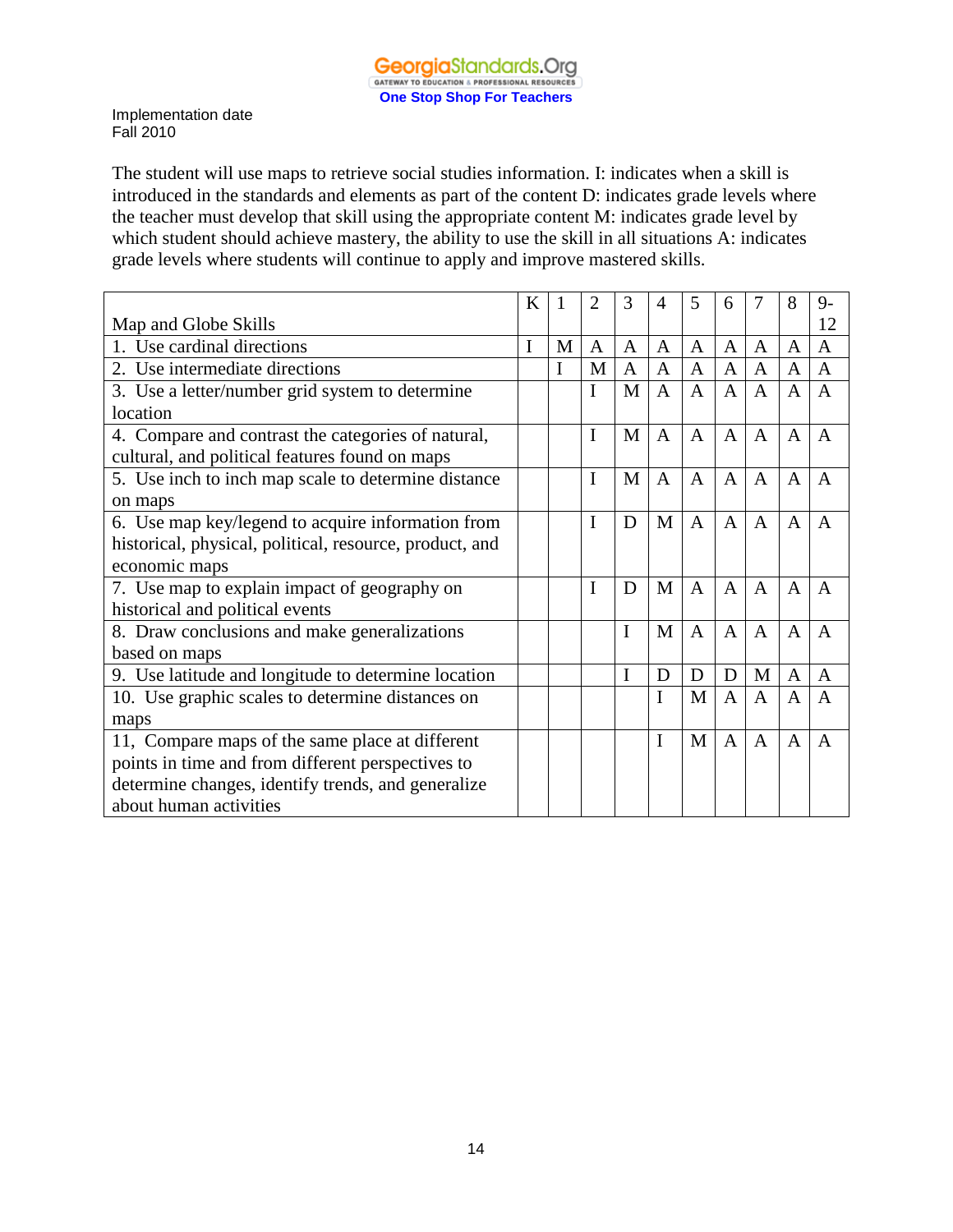### **INFORMATION PROCESSING SKILLS**

GOAL: The student will be able to locate, analyze, and synthesize information related to social studies topics and apply this information to solve problems/make decisions.

I: indicates when a skill is introduced in the standards and elements as part of the content

D: indicates grade levels where the teacher must develop that skill using the appropriate content

- M: indicates grade level by which student should achieve mastery, the ability to use the skill in all situations
- A: indicates grade levels where students will continue to apply and improve mastered skills

| <b>Information Processing Skills</b>                 | K |             | 2 | 3 | $\overline{4}$ | 5              | 6              | 7              | 8              | $9-$           |
|------------------------------------------------------|---|-------------|---|---|----------------|----------------|----------------|----------------|----------------|----------------|
|                                                      |   |             |   |   |                |                |                |                |                | 12             |
| 1. Compare similarities and differences              | I | D           | M | A | A              | A              | A              | A              | $\mathbf{A}$   | $\overline{A}$ |
| 2. Organize items chronologically                    |   | D           | D | M | A              | A              | A              | A              | A              | $\mathsf{A}$   |
| 3. Identify issues and/or problems and alternative   | I | D           | D | D | D              | M              | $\overline{A}$ | $\overline{A}$ | $\overline{A}$ | $\overline{A}$ |
| solutions                                            |   |             |   |   |                |                |                |                |                |                |
| 4. Distinguish between fact and opinion              |   | $\mathbf I$ | D | M | $\mathbf{A}$   | $\overline{A}$ | $\mathbf{A}$   | $\mathbf{A}$   | $\mathbf{A}$   | $\mathbf{A}$   |
| 5. Identify main idea, detail, sequence of events,   |   | I           | D | D | M              | A              | A              | $\overline{A}$ | $\overline{A}$ | $\overline{A}$ |
| and cause and effect in a social studies context     |   |             |   |   |                |                |                |                |                |                |
| 6. Identify and use primary and secondary sources    |   | I           | D | D | M              | $\mathbf{A}$   | A              | $\mathbf{A}$   | $\mathbf{A}$   | A              |
| 7. Interpret timelines                               |   | I           | D | D | M              | $\mathbf{A}$   | $\mathbf{A}$   | $\mathbf{A}$   | $\mathbf{A}$   | $\mathbf{A}$   |
| 8. Identify social studies reference resources for a |   |             | I | M | $\mathbf{A}$   | $\mathsf{A}$   | A              | A              | $\overline{A}$ | $\mathsf{A}$   |
| specific purpose                                     |   |             |   |   |                |                |                |                |                |                |
| Construct charts and tables<br>9.                    |   |             | I | M | $\mathbf{A}$   | A              | $\overline{A}$ | $\mathbf{A}$   | $\overline{A}$ | A              |
| 10. Analyze artifacts                                |   |             | I | D | D              | M              | $\mathbf{A}$   | $\mathbf{A}$   | $\mathbf{A}$   | $\mathbf{A}$   |
| 11. Draw conclusions and make generalizations        |   |             |   | I | M              | $\overline{A}$ | $\overline{A}$ | $\overline{A}$ | $\overline{A}$ | $\overline{A}$ |
| 12. Analyze graphs and diagrams                      |   |             |   | I | D              | M              | $\overline{A}$ | $\mathbf{A}$   | $\overline{A}$ | $\overline{A}$ |
| 13. Translate dates into centuries, eras, or ages    |   |             |   | I | D              | M              | $\mathbf{A}$   | $\mathbf{A}$   | $\overline{A}$ | $\overline{A}$ |
| 14. Formulate appropriate research questions         |   |             |   |   | I              | M              | $\mathbf{A}$   | $\mathbf{A}$   | $\mathbf{A}$   | $\mathbf{A}$   |
| 15. Determine adequacy and/or relevancy of           |   |             |   |   | I              | M              | $\overline{A}$ | $\overline{A}$ | $\overline{A}$ | $\overline{A}$ |
| information                                          |   |             |   |   |                |                |                |                |                |                |
| 16. Check for consistency of information             |   |             |   |   |                | M              | A              | $\mathbf{A}$   | $\mathbf{A}$   | $\mathbf{A}$   |
| 17. Interpret political cartoons                     |   |             |   |   |                | D              | D              | D              | M              | A              |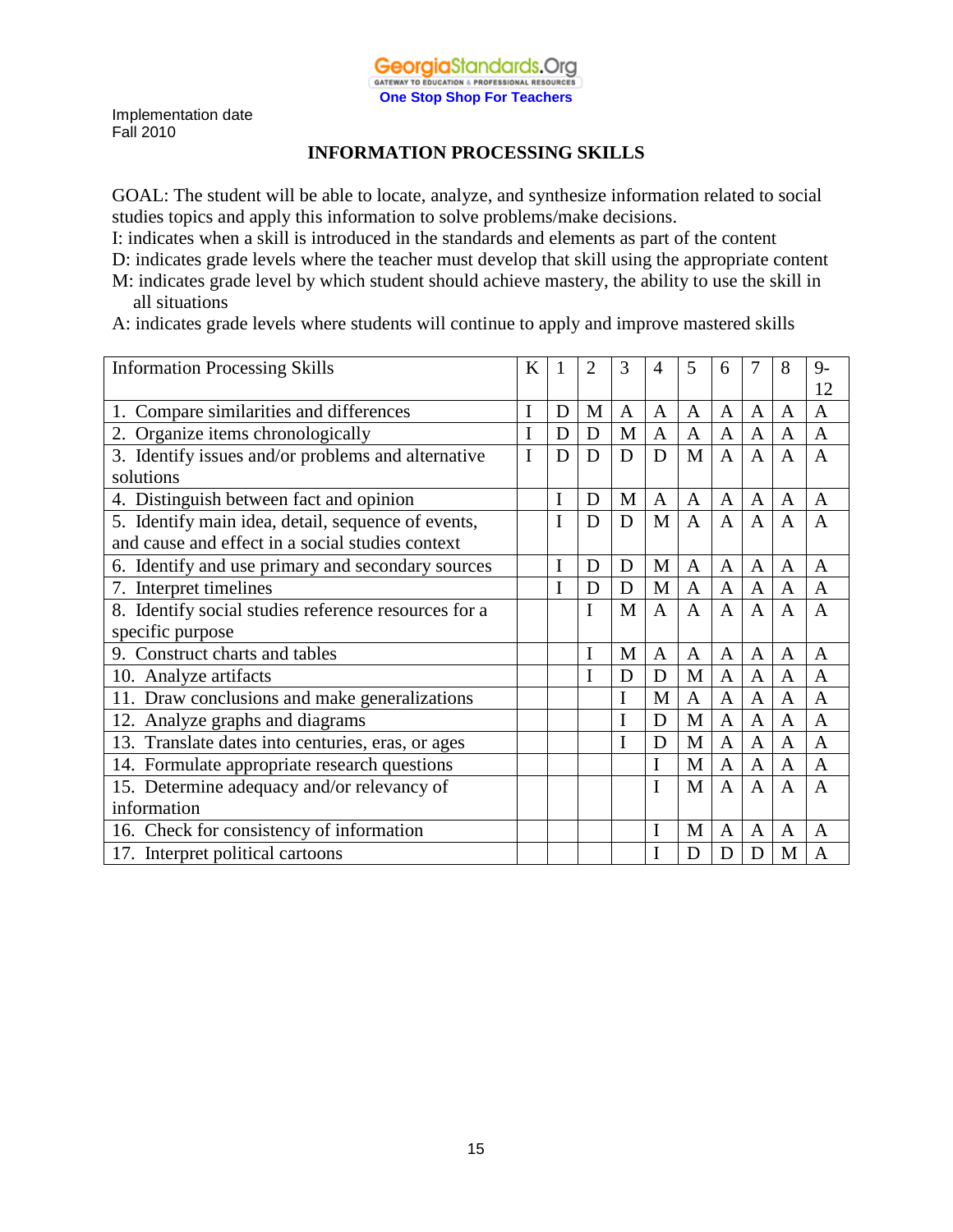#### Implementation date Fall 2010 **PROGRAM CONCENTRATION: Government & Public Safety CAREER PATHWAY: JROTC – Air Force COURSE TITLE:** Leadership Education II

#### **Air Force Junior ROTC Curriculum**

The Georgia Performance Standards for the Air Force Junior ROTC curriculum are designed to provide students with the knowledge and skills necessary to "develop citizens of character dedicated to serving their community and nation." McREL Standards and Benchmarks were used for all AFJROTC courses except Astronomy, Survival, and Global and Cultural Studies. Supported by contracts with the U.S. Education Department, Office of Educational Research and Improvement, McREL is one of ten Regional Educational Laboratories at the forefront of research, practice, and evaluation related to standards-based education and it has been awarded standards-based classroom instruction as its national leadership area within the regional educational laboratory network. Global and Cultural Studies used the National Council on Social Studies (NCSS) correlation, a nationally recognized source for social studies standards. Astronomy and Survival were correlated to the Georgia Performance Standards. All AFJROTC courses were compared to the Georgia Performance Standards for Social Studies, Math, Language Arts, and Science, and specific correlations were listed following each AFJROTC standard where applicable. Technology is infused into all AFJROTC curriculum.

All McREL Standards and Benchmarks are available for AFJROTC instructors and authorized users at https://owa.afjrotc.net/cybercampus\_prod/default.aspx in the Library under Curriculum, McRel Standards and Benchmarks. Additional national education standards are referenced in this copyrighted Cybercampus information. Georgia AFJROTC instructors should reference both the Georgia and McREL standards to meet both AFJROTC and Georgia student education requirements.

*Leadership Education II*, *Communication, Awareness, and Leadership* content and process skills on the AFJROTC Cybercampus have been correlated to McRel standards for Thinking and Reasoning, Working With Others, Language Arts, Life Work, Arts and Communication, Civics, Historical Understanding, Health and Technology, Self-Regulation, Behavioral Studies, United States History, and Health.

#### **Course Description:**

Leadership Education II: Communication, Awareness, and Leadership focuses on the Air Force Junior Reserve Officer Training Corp (AFJROTC) mission to "develop citizens of character dedicated to serving their nation and community." This is accomplished through better communication, increased awareness of self and others, and improved leadership. Woven throughout the course is the underlying theme of developing personal integrity while emphasizing leadership and other values, such as service and excellence.

#### **PS-AFLEII-1. Students will identify the parts of the communication process and explain how the process works. Explain and summarize encoding and decoding, verbal and nonverbal communication cues, the importance of feedback, and barriers to effective communication.**

- a. Diagram the communication process.
- b. Describe encoding and decoding.
- c. Select and list communication cues
- d. Name and give examples of three barriers to effective communication
- e. Explain the importance of feedback

#### **PS-AFLEII-2. Students will recognize and explain the difference between listening and hearing, the types of listening, and the importance of listening.**

- a. Distinguish the difference between listening and hearing.
- b. Select the three types of listening and give examples of each.
- c. Describe one of the three types of listening.
- d. Demonstrate examples of problems resulting from poor listening.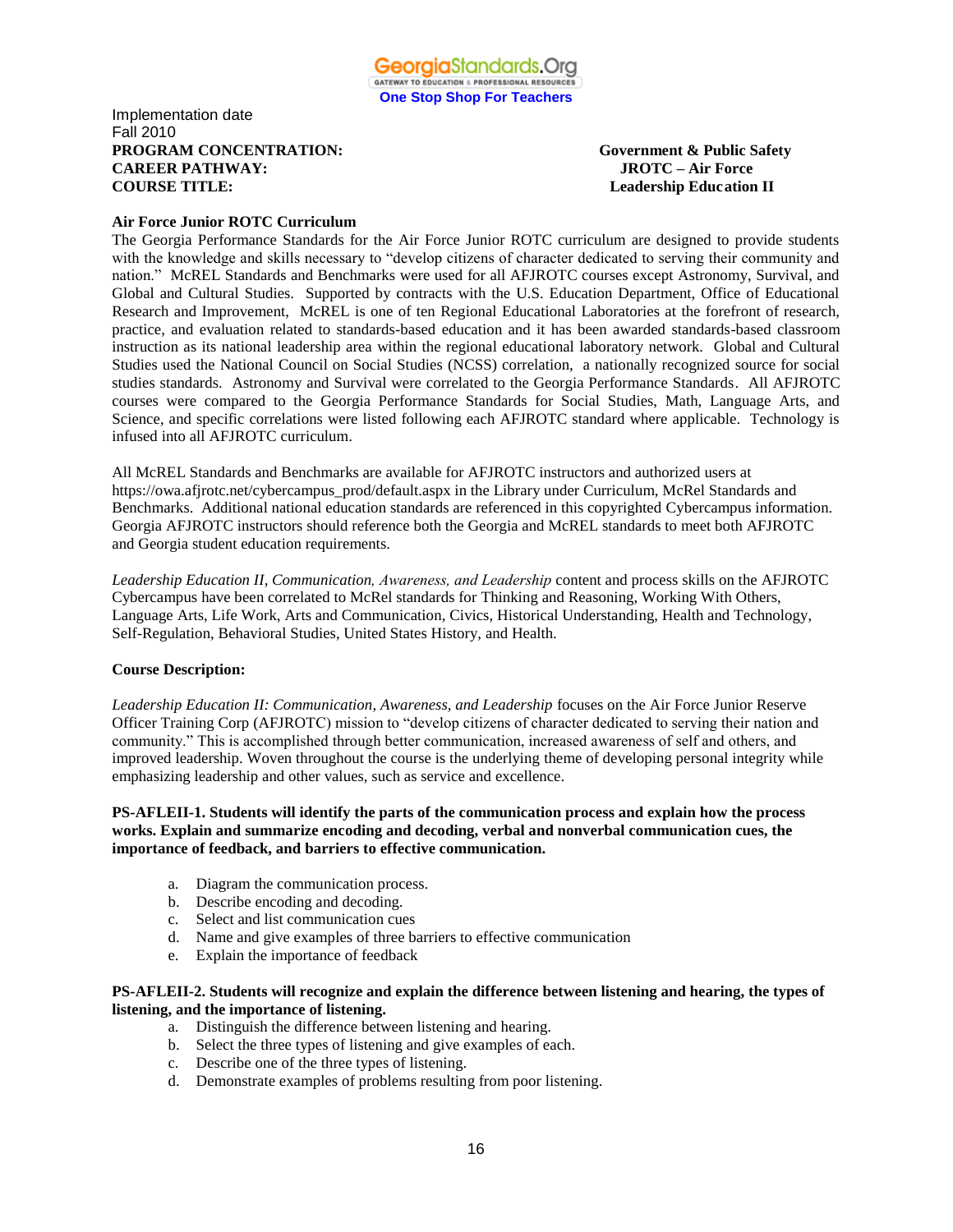

#### **PS-AFLEII-3. Students will identify the component parts of the thinking process, recognize the standards of critical thinking, and explain the importance of learning to think and how to ask good questions.**

- a. Diagram the thinking process
- b. Distinguish between thinking and reflection.
- c. Describe the impact of thinking on decision making and on problem solving.
- d. Name and evaluate three standards for critical thinking.

#### *Academic Standard(s):*

*MA3P1. Students will solve problems (using appropriate technology).*

#### **PS-AFLEII-4. Students will identify the six steps in the basic checklist for communication and organizational patterns.**

- a. Diagram the six steps in the basic checklist.
- b. Explain purpose and audience.
- c. Compare and contrast various ways of conducting research.
- d. Show how to support ideas
- e. Justify the benefits of getting organized.
- f. Select the six organizational patterns.
- g. Describe the benefits of writing a draft.
- h. Describe the benefits of feedback.

#### *Academic Standard(s):*

*MA3P1. Students will solve problems (using appropriate technology).*

*ELA11W2. The student demonstrates competence in a variety of genres.* 

**PS-AFLEII-5. Students will recognize the elements of effective writing, and active voice in writing. They will summarize the three-part structure of a draft paper, the rules for the use of personal pronouns, the rules of subject-verb agreement, and the basics of e-mail protocol. The students will apply the elements of effective writing.**

- a. Describe tone, clarity, and continuity.
- b. Distinguish between the three parts of a paper.
- c. Describe ways to structure paragraphs and write transitions.
- d. Label a topic sentence, sentences written in active and passive voice, and sentences with appropriate subject-verb agreement.
- e. Describe style and substance guidelines.
- f. Label the six rules of e-mail protocol.
- g. Construct a letter or article using the effective writing style.

#### *Academic Standard(s):*

*ELA11W1. The student produces writing that establishes an appropriate organizational structure, sets a context and engages the reader, maintains a coherent focus throughout, and signals a satisfying closure. The student* 

*MA3P1. Students will solve problems (using appropriate technology).*

*ELA11W2. The student demonstrates competence in a variety of genres.* 

#### **PS-AFLEII-6. Students will summarize the steps for preparing to speak, for organizing a presentation, and the techniques for presenting a talk. They will apply the elements of effective speaking.**

- a. Distinguish between the six steps for effective communication.
- b. Explain the importance of knowing the situation and audience.
- c. Diagram the three types of speaking and the three purposes of a speech.
- d. Distinguish between the four common methods of presentation.
- e. Outline a presentation and include an introduction, body, conclusion, transitions, and illustrations.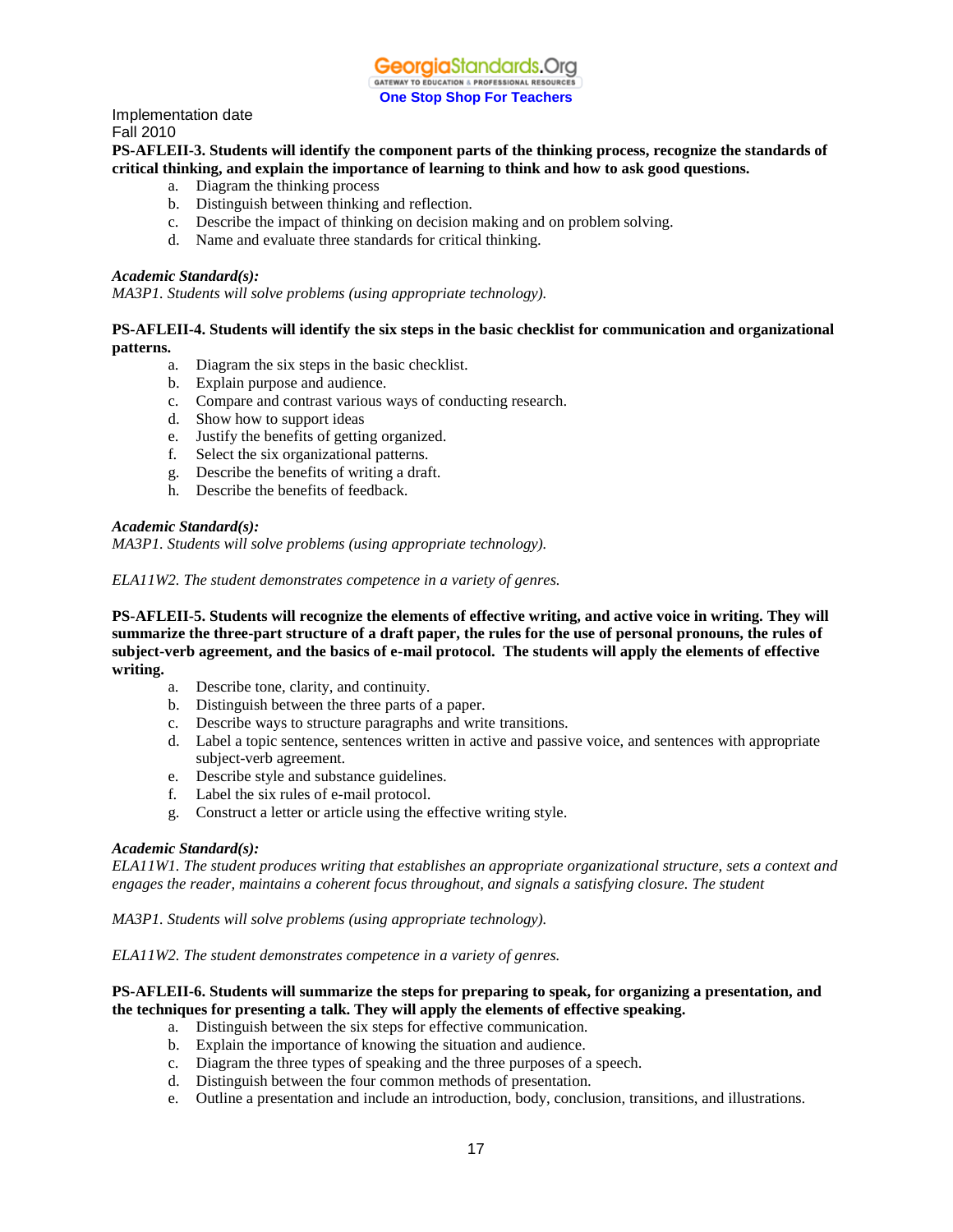

### Implementation date

Fall 2010

- f. Explain presentation skills and the importance of practicing your speech.
- g. Present a speech using the effective speaking format.

#### *Academic Standard(s):*

*ELA9LSV2 The student formulates reasoned judgments about written and oral communication in various media genres. The student delivers focused, coherent, and polished presentations that convey a clear and distinct perspective, demonstrate solid reasoning, and combine traditional rhetorical strategies of narration, exposition, persuasion, and description.*

*ELA10LSV2 The student formulates reasoned judgments about written and oral communication in various media genres. The student delivers focused, coherent, and polished presentations that convey a clear and distinct perspective, demonstrate solid reasoning, and combine traditional rhetorical strategies of narration, exposition, persuasion, and description.*

#### **PS-AFLEII-7. Students will apply the rules associated with Maslow's hierarchy of needs and recognize the elements of attitude and how goals influence actions.**

- a. Diagram the five levels of human needs.
- b. Describe how different needs motivate behavior.
- c. Describe a belief (perspective, outlook on life) many people have about the world.
- d. Explain the value of a positive attitude.
- e. Describe a desire that is common among students.
- f. Explain an event in which goals led to actions.

#### *Academic Standard(s):*

*MA3P1. Students will solve problems (using appropriate technology).*

#### **PS-AFLEII-8. Students will predict the ways that attitudes affect actions, remember and name the common defense mechanisms, the key elements of a positive attitude, and the priority of task completion and people.**

- a. Define attitude.
- b. Select defense mechanisms from a list.
- c. Explain actions that demonstrate positive and negative attitudes.
- d. Select task completion and people as priorities from a list of options.

#### *Academic Standard(s):*

*MA3P1. Students will solve problems (using appropriate technology).*

#### **PS-AFLEII-9. Students will recognize the qualities of perseverance, courage, and patience in a leader.**

- a. Explain the definition of a leader.
- b. Define perseverance, courage, and patience.
- c. Describe actions associated with perseverance, courage, and patience.
- d. In a story that illustrates leadership, identify examples of perseverance, courage, and patience.

#### **PS-AFLEII-10. Students will recognize integrity in good citizens, explain what it means to be a positive role model and the impact of character on behavior.**

- a. Define integrity.
- b. Label personal standards of conduct that reflect excellence.
- c. Describe the actions of personal role models and actions that demonstrate loyalty.
- d. Select examples of integrity in action in citizens.
- e. Describe how actions speak louder than words.
- f. Explain the way in which character influences action and the relationship between commitment and responsibility.

#### **PS-AFLEII-11. Students will explain the eight basic elements of personality types described in the Myers-Briggs Type Indicator® (MBTI)® and the ways in which personality influences actions and the strengths and**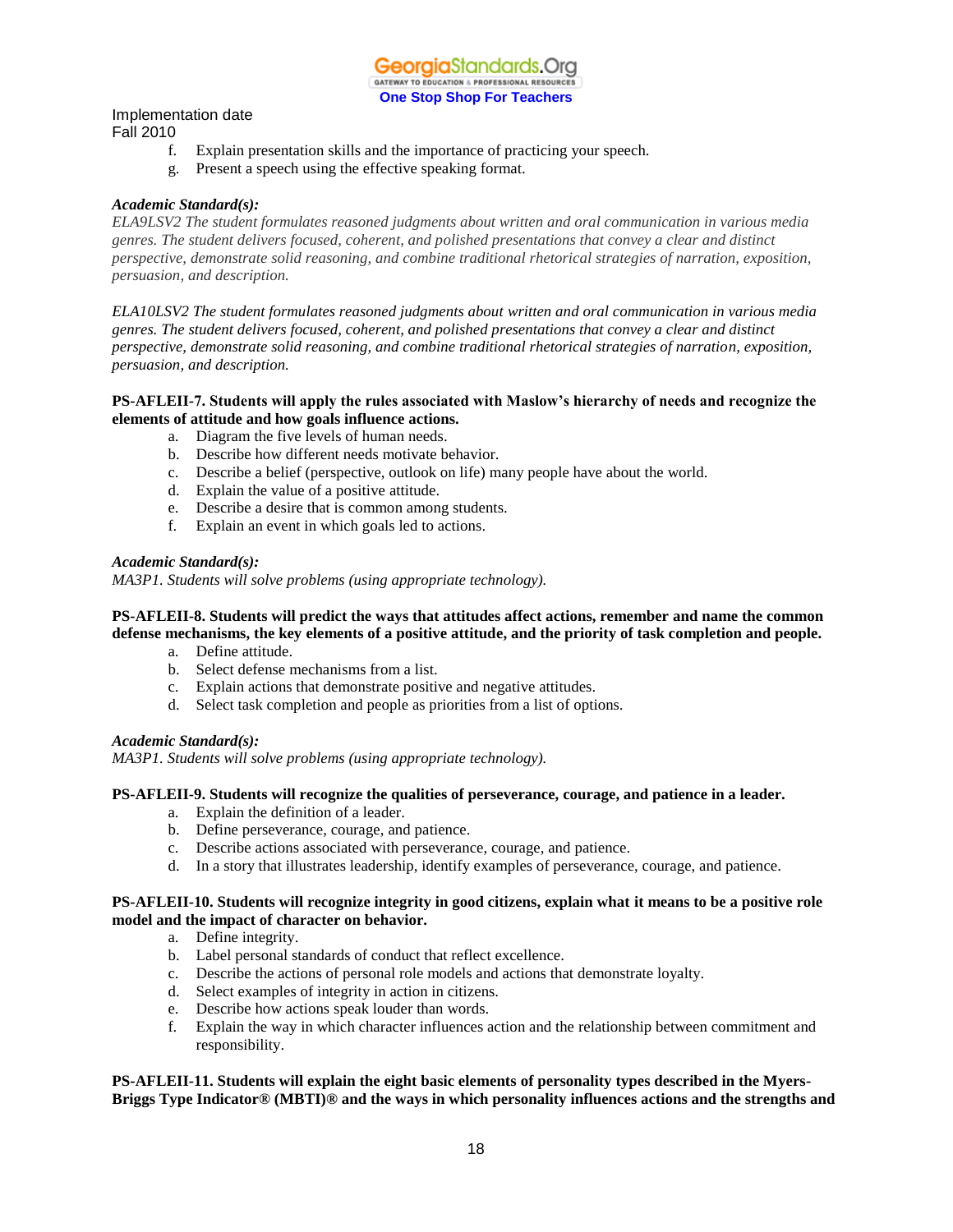

**One Stop Shop For Teachers**

### Implementation date Fall 2010

#### **weaknesses of different personality types and styles.**

- a. Define personality.
- b. Devise four questions to ask about personality preferences.
- c. Distinguish between characteristics of extraversion, introversion, sensing, intuition, thinking, feeling, judging, and perceiving.
- d. Describe the ways in which extraverts and introverts are energized to act.
- e. Select your personality type.
- f. Describe the strengths and weaknesses of your personality type.

#### *Academic Standard(s):*

*MA3P1. Students will solve problems (using appropriate technology).*

#### **PS-AFLEII-12. Students will explain the consequences of taking or avoiding responsibility and the consequences of actions and decisions. The student will explain common ways in which people use defense mechanisms to avoid responsibility.**

- a. Define consequences.
- b. Select the advantages of personal accountability.
- c. Describe the effects of defense mechanisms.
- d. Label examples of denial.
- e. Give examples of shifting blame.
- f. Describe patterns of rationalism and the effects of acting without thinking.
- g. Predict the possible consequences of making bad decisions.
- h. Explain some of the possible results of failing to think and act carefully when solving a problem.

#### *Academic Standard(s):*

*MA3P1. Students will solve problems (using appropriate technology).*

#### **PS-AFLEII-13. Students will work as a team while explaining the characteristics of effective teams. They will explain the four stages of team development and how to plan for and run an effective meeting.**

- a. Describe the purpose of team goals.
- b. Explain the importance of team roles.
- c. Select three common concerns of team members.
- d. Describe the advantages of defined goals
- e. Describe the assignment of clear roles.
- f. Select examples of team rules.
- g. Explain the need for clear and constructive communication.
- h. Describe the benefits of balanced participation.
- i. Diagram the four stages of team growth.
- j. Describe the feelings and behaviors associated with the four stages of team growth.
- k. Explain some important points to consider in planning and running meetings.

#### **PS-AFLEII-14. Students will explain the dimensions of respect, the values of tolerance and understanding, and how to improve group effectiveness.**

- a. Define mutual respect, personal dignity, prejudice, discrimination, and stereotyping.
- b. Describe ways to demonstrate mutual respect, and ways to work toward common goals.
- c. Distinguish between how people show tolerance and understanding toward one another.
- d. Explain reasons for prejudice, discrimination, and gender stereotypes.
- e. Explain the benefits of accepting differences
- f. Name ways to evaluate and measure group effectiveness.

#### **PS-AFLEII-15. Students will identify the elements of a common vision, write a team charter, and explain how to enlist others to work toward a common vision.**

- a. Define vision and excellence.
- b. Explain how to write a team vision statement.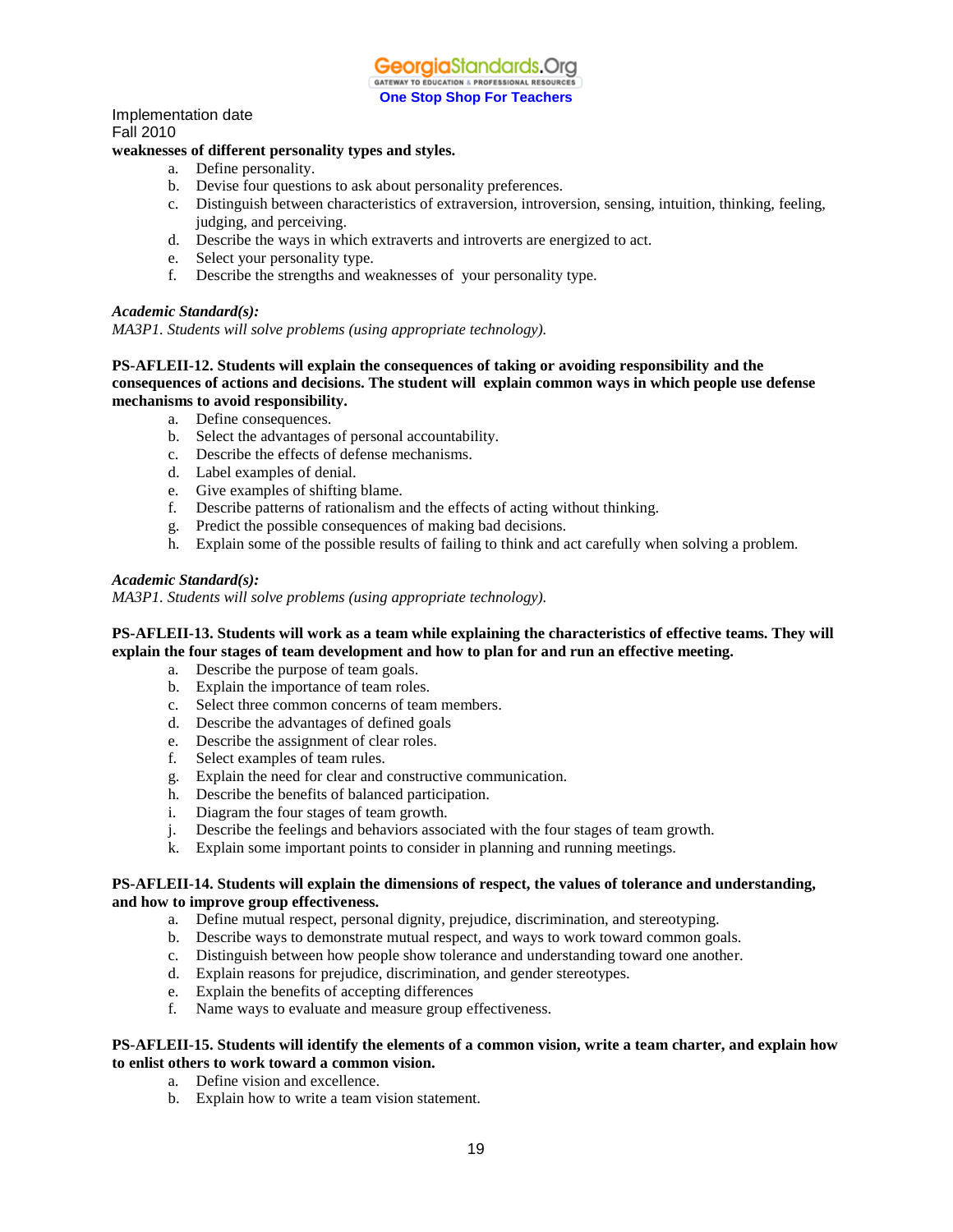**Georgia**Standards.Ora GATEWAY TO EDUCATION & PROFESSIONAL RESOURCE **One Stop Shop For Teachers**

Implementation date

Fall 2010

- c. Describe how to write tam goals and actions that encourage team members to work together.
- d. Name different types of team assignments.
- e. Diagram a timeline for achieving results.

#### **PS-AFLEII-16. Students will explain about solving problems and conflicts and the patterns of reacting to conflict. Students will summarize the types of problems in groups and the levels of conflict in groups.**

- a. Define problem and conflict.
- b. Name several types of problems with relations.
- c. Describe problems with direction.
- d. Explain operational problems.
- e. Diagram levels of conflict in groups.
- f. Describe the patterns of reacting to conflict.

#### *Academic Standard(s):*

*MA3P1. Students will solve problems (using appropriate technology).*

#### **PS-AFLEII-17. Students will explain common group problems, common indicators of group problems, and the six steps of problem solving.**

- a. Name the types of groups that have problems.
- b. Define poor performance.
- c. Explain the common signs of troubled relationships.
- d. Explain the effects of low morale.
- e. Distinguish between the six steps of problem solving.
- f. Diagram ways to list and test possible solutions.

#### *Academic Standard(s):*

*MA3P1. Students will solve problems (using appropriate technology).*

#### **PS-AFLEII-18. Students will recognize, remember and explain the nature of consensus and methods of building consensus.**

- a. Define consensus and a unilateral decision.
- b. Describe the benefits of consensus and active listening.
- c. Explain the importance of negotiation and compromise.
- d. Name the characteristics of good questions.

#### *Academic Standard(s):*

*MA3P1. Students will solve problems (using appropriate technology).*

#### **PS-AFLEII-19. Students will recognize and explain the basic elements of leadership, the Air Force Core Values, and reasons for recognizing the Core Values.**

- a. Define leadership and name the two basic elements of leadership.
- b. Explain the three Air Force Core values.
- c. Define integrity and name three moral traits associated with integrity.
- d. Describe four behaviors that reflect the Core Values of service before self.
- e. Define excellence.
- f. Name five areas of excellence in performance.
- g. Describe four reasons for recognizing the Core Values.

### **PS-AFLEII-20. Students will recognize and explain the traits of effective leaders, the importance of competence and commitment in a leader.**

- a. Name six leadership traits.
- b. Describe the six leadership traits.
- c. Define competence and commitment.
- d. Name two key components of competence in an effective leader.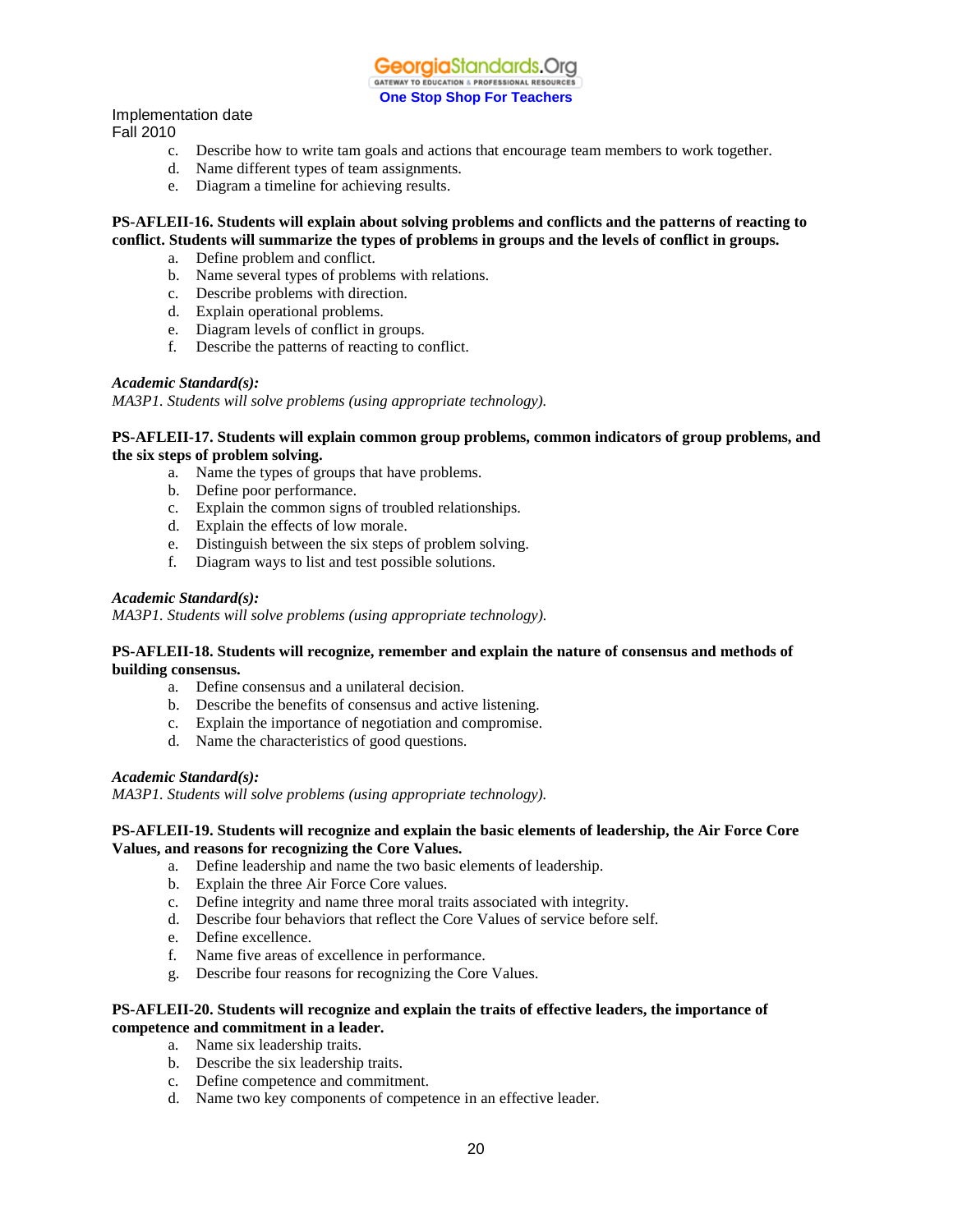GeorgiaStandards.Org GATEWAY TO EDUCATION & PROFESSIONAL RESOURCES **One Stop Shop For Teachers**

#### Implementation date

Fall 2010

e. Distinguish between indicators of strong commitment.

#### **PS-AFLEII-21. Students will summarize the key principles of leadership, the importance of setting the example, of caring for your people, and of accepting responsibility.**

- a. Define leadership principles, setting the example, and caring for your people.
- b. Explain a situation in which a leader set the example for his or her followers, and demonstrates caring for his or her people.
- c. Explain the primary responsibility of a leader.
- d. Predict the effects on a team when a leader fails to accept responsibility.

#### **PS-AFLEII-22. Students will explain two orientations to leadership behavior and summarize the four leadership styles and the primary factors of the leadership situation.**

- a. Distinguish between orientation toward people and tasks.
- b. Label the components of the leadership grid.
- c. Explain the following leadership styles:
	- a. Telling
	- b. Selling
	- c. Participating
	- d. Delegating
- d. Explain environmental factors.

#### **PS-AFLEII-23. Students will recognize the readiness factors of followers and effective ways to relate to leaders.**

- a. Define followership.
- b. Describe:
	- a. The willingness of followers.
	- b. The ability of followers.
	- c. The confidence of followers.
- c. Name three actions to take in supporting leaders.

#### **PS-AFLEII-24. Students will explain ways to prepare for leadership, the key elements of effective coaching and mentoring, and apply ways to practice leadership.**

- a. Explain four actions to take in preparing to lead.
- b. Explain questions to ask in observing a leader.
- c. Explain coaching.
- d. Explain ways to build trust and opportunities to lead.
- e. Organize and execute a team project.
- f. Demonstrate ways to evaluate your experience.

## **Reading Across the Curriculum**

#### **Reading Standard Comment**

After the elementary years, students engage in reading for learning. This process sweeps across all disciplinary domains, extending even to the area of personal learning. Students encounter a variety of informational as well as fictional texts, and they experience text in all genres and modes of discourse. In the study of various disciplines of learning (language arts, mathematics, science, social studies), students must learn through reading the communities of discourse of each of those disciplines. Each subject has its own specific vocabulary, and for students to excel in all subjects, they must learn the specific vocabulary of those subject areas in context.

Beginning with middle grades years, students begin to self-select reading materials based on personal interest established through classroom learning. Students become curious about science, mathematics, history, and literature as they form contexts for those subjects related to their personal and classroom experiences. As students explore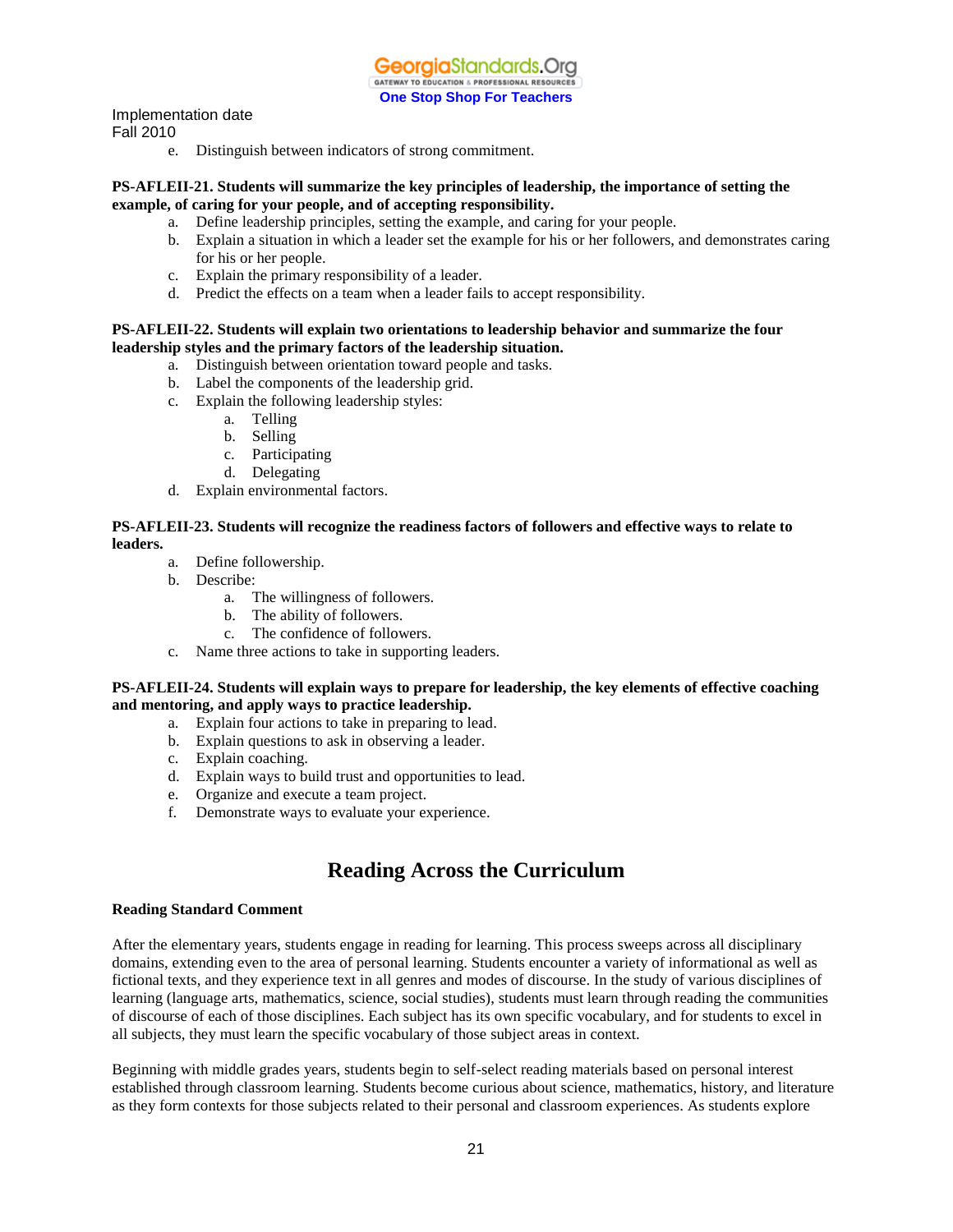academic areas through reading, they develop favorite subjects and become confident in their verbal discourse about those subjects.

Reading across curriculum content develops both academic and personal interests in students. As students read, they develop both content and contextual vocabulary. They also build good habits for reading, research, and learning. The Reading Across the Curriculum standard focuses on the academic and personal skills students acquire as they read in all areas of learning.

Students will enhance reading in all curriculum areas by:

- a. Reading in all curriculum areas
	- $\bullet$ Read a minimum of 25 grade-level appropriate books per year from a variety of subject disciplines and participate in discussions related to curricular learning in all areas.
	- Read both informational and fictional texts in a variety of genres and modes of discourse.  $\bullet$
	- Read technical texts related to various subject areas.
- b. Discussing books
	- $\bullet$ Discuss messages and themes from nooks in all subject area.
	- Respond to a variety of texts in multiple modes of discourse.
	- $\bullet$ Relate messages and themes from one subject area to messages and themes in another area.
	- Evaluate the merit of texts in every subject discipline.  $\bullet$
	- Examine author's purpose in writing.  $\bullet$
	- Recognize the features of disciplinary texts.
- c. Building vocabulary knowledge
	- Demonstrate an understanding of contextual vocabulary in various subjects.
	- Use content vocabulary in writing and speaking.
	- $\bullet$ Explore understanding of new words found in subject area texts.
- d. Establishing content
	- $\bullet$ Explore life experiences related to subject area content.
	- Discuss in both writing and speaking how certain words are subject area related.
	- Determine strategies for finding content and contextual meaning for unknown words.  $\bullet$

### **CTAE Foundation Skills**

The Foundation Skills for Career, Technical and Agricultural Education (CTAE) are critical competencies that student pursuing any career pathway should exhibit to be successful. As core standards for all career pathways in all program concentrations, these skills link career, technical and agricultural education to the state's academic performance standards.

The CTAE Foundation Skills are aligned to the foundation of the U. S. Department of Education's 16 Career Clusters. Endorsed by the National Career Technical Career Technical Education Consortium (NASDCTEc), the foundation skills were developed from an analysis of all pathways in the sixteen occupational areas. These standards were identified and validated by a national advisory group of employers, secondary and post secondary educators, labor associations, and other stakeholders. The Knowledge and Skills provide learners a broad foundation for managing lifelong learning and career transitions in a rapidly changing economy.

**CTAE-FS-1 Technical Skills:** Learners achieve technical content skills necessary to pursue the full range of career for all pathways in the program concentration

**CTAE-FS-2 Academic Foundations:** Learners achieve state academic standards at or above grade level.

**CTAE-FS-3 Communications:** Learners use various communication skills in expressing and interpreting information.